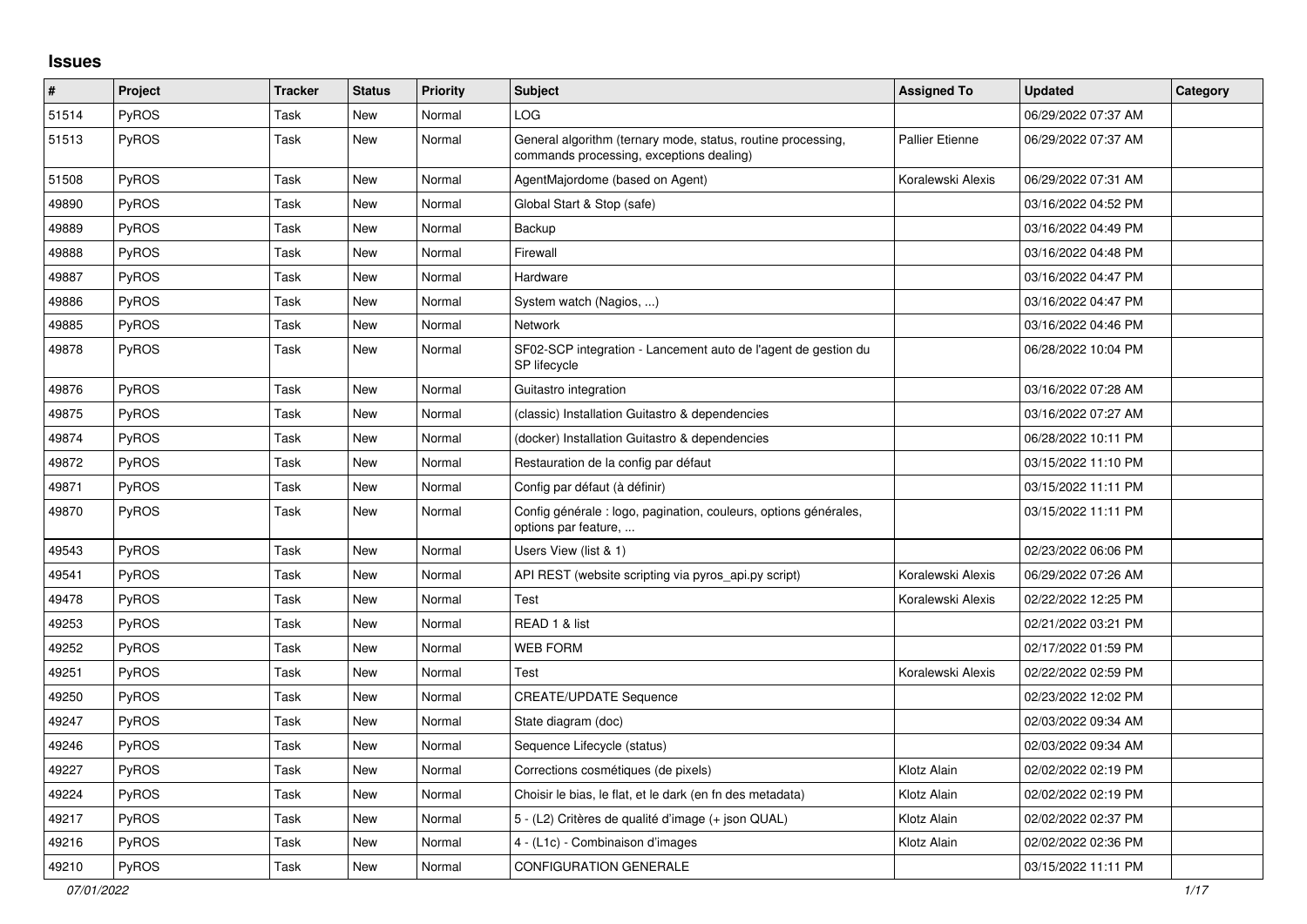| $\sharp$ | Project      | <b>Tracker</b> | <b>Status</b> | <b>Priority</b> | <b>Subject</b>                                                                                                                        | <b>Assigned To</b>     | <b>Updated</b>      | Category  |
|----------|--------------|----------------|---------------|-----------------|---------------------------------------------------------------------------------------------------------------------------------------|------------------------|---------------------|-----------|
| 49162    | PyROS        | Task           | New           | Normal          | Check sequence validity                                                                                                               | Klotz Alain            | 02/03/2022 10:23 AM |           |
| 49157    | PyROS        | Task           | New           | Normal          | Super Super Agent qui surveille l'ensemble des super agents sur<br>chaque noeud (?)                                                   |                        | 01/31/2022 12:12 PM |           |
| 49156    | PyROS        | Task           | New           | Normal          | Super Agent qui démarre et stoppe les autres agents, et surveille<br>leur bonne santé (les relance si besoin) => sur chaque noeud (?) |                        | 01/31/2022 12:12 PM |           |
| 49155    | <b>PyROS</b> | Task           | <b>New</b>    | Normal          | Architecture décentralisée en plusieurs noeuds (communication via<br>BD)                                                              |                        | 01/31/2022 12:09 PM |           |
| 49152    | PyROS        | Task           | New           | Normal          | RUN/EXEC - Start & Stop software (et Agents)                                                                                          |                        | 05/24/2022 02:55 PM |           |
| 49151    | <b>PyROS</b> | Task           | New           | Normal          | Script central (pyros.py)                                                                                                             |                        | 01/31/2022 11:36 AM |           |
| 49150    | PyROS        | Task           | New           | High            | Ajout du script PYROS wrapper sur pyros.py pour gérer proprement<br>tous les contextes d'appel                                        | <b>Pallier Etienne</b> | 01/31/2022 11:36 AM | Evolution |
| 49149    | PyROS        | Task           | New           | High            | SCRIPT RUN (PYROS/pyros.py) (uniquement pour la partie<br>execution)                                                                  |                        | 05/24/2022 02:55 PM |           |
| 49137    | PyROS        | Task           | New           | Normal          | Integration Guitastro lib                                                                                                             | Klotz Alain            | 02/02/2022 03:27 PM |           |
| 49136    | PyROS        | Task           | New           | Normal          | GF03-INFRA - Logging integration (general logs & agents)                                                                              |                        | 06/29/2022 07:25 AM |           |
| 49135    | PyROS        | Task           | New           | Normal          | SF15-SST integration (agents, start, stop, commands)                                                                                  |                        | 06/29/2022 07:23 AM |           |
| 49134    | <b>PyROS</b> | Task           | New           | Normal          | SF14-OBC integration                                                                                                                  |                        | 01/29/2022 12:52 AM |           |
| 49133    | PyROS        | Task           | <b>New</b>    | Normal          | SF13-IAF integration                                                                                                                  |                        | 01/29/2022 12:47 AM |           |
| 49132    | PyROS        | Task           | New           | Normal          | SF12-IAN integration                                                                                                                  |                        | 01/29/2022 12:48 AM |           |
| 49131    | PyROS        | Task           | New           | Normal          | SF11-IPC integration                                                                                                                  |                        | 01/29/2022 12:46 AM |           |
| 49130    | PyROS        | Task           | New           | Normal          | SF10-CAL integration                                                                                                                  |                        | 01/29/2022 12:46 AM |           |
| 49129    | PyROS        | Task           | New           | Normal          | SF09-CMC integration                                                                                                                  |                        | 01/29/2022 12:46 AM |           |
| 49128    | PyROS        | Task           | New           | Normal          | SF08-EXE integration                                                                                                                  |                        | 01/29/2022 12:45 AM |           |
| 49127    | PyROS        | Task           | New           | Normal          | SF07-PLN integration                                                                                                                  |                        | 01/29/2022 12:45 AM |           |
| 49126    | <b>PyROS</b> | Task           | New           | Normal          | SF06-ALR integration                                                                                                                  |                        | 01/29/2022 12:45 AM |           |
| 49125    | PyROS        | Task           | New           | Normal          | SF05-SEQ integration                                                                                                                  |                        | 03/15/2022 11:03 PM |           |
| 49124    | <b>PyROS</b> | Task           | New           | Normal          | SF04-SPV integration (AgentMajordome)                                                                                                 |                        | 06/29/2022 07:21 AM |           |
| 49123    | PyROS        | Task           | New           | Normal          | SF03-ENV integration                                                                                                                  |                        | 06/29/2022 07:20 AM |           |
| 49122    | PyROS        | Task           | New           | Normal          | SF02-SCP integration                                                                                                                  |                        | 01/29/2022 12:50 AM |           |
| 49121    | PyROS        | Task           | New           | Normal          | SF01-USR integration                                                                                                                  |                        | 01/29/2022 12:50 AM |           |
| 49120    | PyROS        | Task           | New           | Normal          | General Design (structure, design, responsive, CSS)                                                                                   |                        | 06/29/2022 07:18 AM |           |
| 48784    | <b>XLDP</b>  | <b>Bug</b>     | New           | Normal          | Jobs en erreurs depuis le 19/01 19h30                                                                                                 |                        | 01/20/2022 10:12 AM |           |
| 48758    | LabInvent    | Task           | New           | Immediate       | Modifs demandées par C. Feugeade le 18/1/22                                                                                           | Pallier Etienne        | 01/19/2022 04:22 PM |           |
| 48757    | LabInvent    | Feature        | New           | Immediate       | *** F -<br>DIVERS TODO (à dispatcher)                                                                                                 | Pallier Etienne        | 01/19/2022 04:12 PM |           |
| 48307    | PyROS        | Task           | New           | Normal          | Send, Receive, and Process Commands (Agent <= > Agent)                                                                                |                        | 06/29/2022 07:33 AM |           |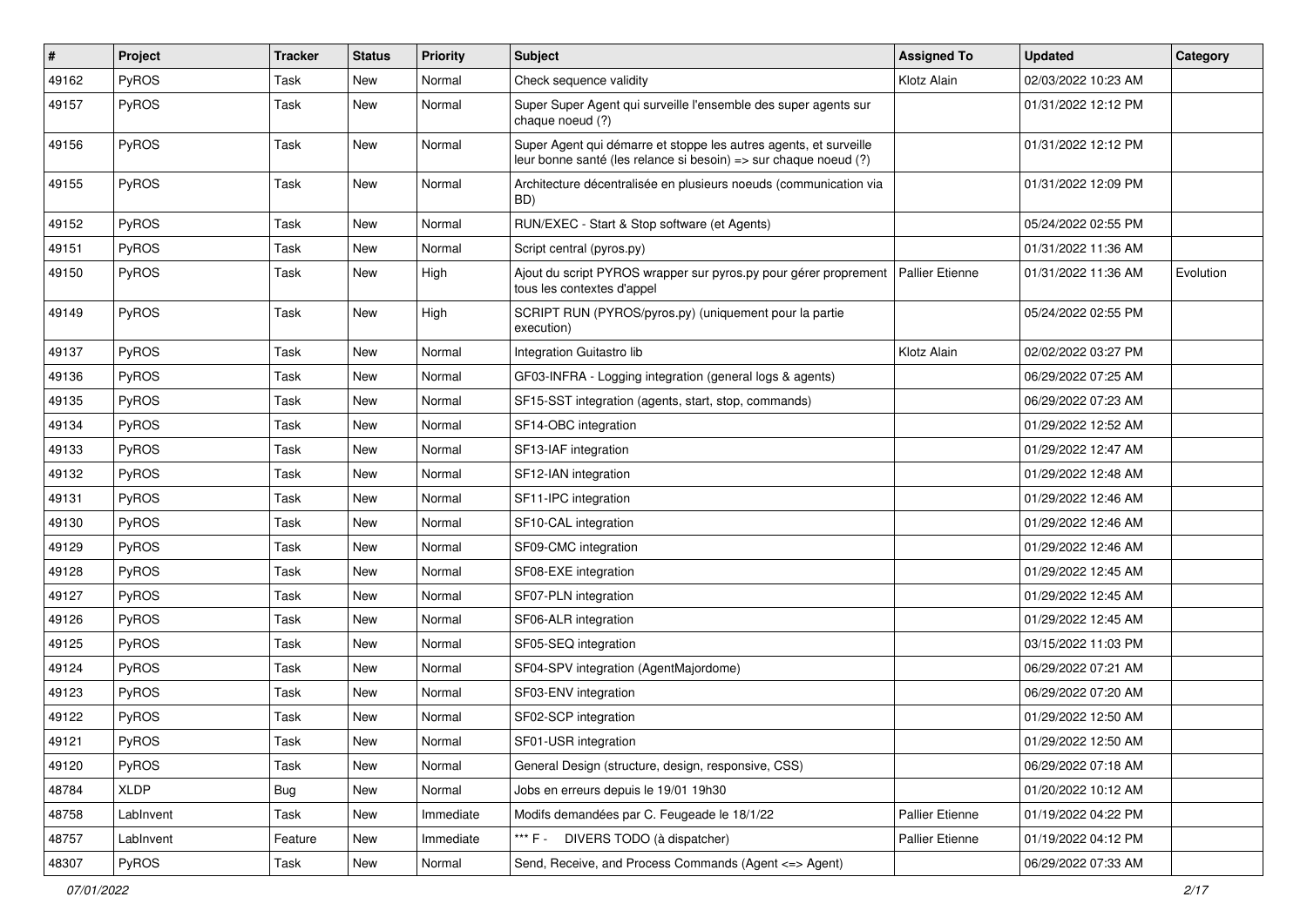| $\sharp$ | Project   | <b>Tracker</b> | <b>Status</b> | <b>Priority</b> | <b>Subject</b>                                                                                                 | <b>Assigned To</b> | <b>Updated</b>      | Category |
|----------|-----------|----------------|---------------|-----------------|----------------------------------------------------------------------------------------------------------------|--------------------|---------------------|----------|
| 48290    | PyROS     | Task           | New           | Normal          | Auto mode                                                                                                      |                    | 12/14/2021 12:35 PM |          |
| 48289    | PyROS     | Task           | <b>New</b>    | Normal          | Entity (AgentDevice class)                                                                                     |                    | 12/14/2021 12:32 PM |          |
| 48288    | PyROS     | Task           | New           | Normal          | Entity (DeviceController class)                                                                                |                    | 12/14/2021 12:31 PM |          |
| 48285    | PyROS     | Task           | New           | Normal          | Lancement auto et gestion du DeviceController associé                                                          |                    | 12/14/2021 12:22 PM |          |
| 48284    | PyROS     | Task           | New           | Normal          | Lancement auto et gestion des Components associés (qui sont<br>aussi des DeviceController)                     |                    | 12/14/2021 12:20 PM |          |
| 48279    | PyROS     | Task           | <b>New</b>    | Normal          | General LOGGING (fichiers texte, écran en mode debug)                                                          |                    | 03/16/2022 04:45 PM |          |
| 48278    | PyROS     | Task           | New           | High            | AGENT général (dont dépendent tous les agents et<br>AgentDevices)                                              |                    | 06/29/2022 07:37 AM |          |
| 48276    | PyROS     | Task           | New           | Normal          | Scripts d'installation docker                                                                                  |                    | 12/14/2021 11:44 AM |          |
| 48275    | PyROS     | Task           | <b>New</b>    | Normal          | version PROD TNC Nouvelle Calédonie - instance docker de<br>production sur site final                          |                    | 12/14/2021 11:42 AM |          |
| 48274    | PyROS     | Task           | New           | Normal          | version TEST TNC France - instance docker de test en France                                                    |                    | 12/14/2021 11:42 AM |          |
| 48273    | PyROS     | Task           | New           | Normal          | version DEV guitalens - instance docker sur serveur guitalens                                                  |                    | 12/14/2021 11:46 AM |          |
| 48271    | PyROS     | Task           | New           | High            | CLASSIC installation (with venv)                                                                               |                    | 03/16/2022 07:27 AM |          |
| 48270    | PyROS     | Task           | New           | Normal          | SCRIPT INSTALL/UPDATE (PYROS/pyros.py) (uniquement pour la<br>partie install & update)                         |                    | 02/23/2022 05:57 PM |          |
| 48223    | LabInvent | Task           | <b>New</b>    | Normal          | instance perso (docker)                                                                                        |                    | 12/13/2021 11:08 AM |          |
| 48222    | LabInvent | Task           | New           | Normal          | (NEW func) Gérer Suivi d'un User                                                                               |                    | 12/13/2021 10:39 AM |          |
| 48005    | LabInvent | Task           | New           | Normal          | <b>Bugfix toutes les Deprecated Errors</b>                                                                     |                    | 12/06/2021 02:37 PM |          |
| 47966    | LabInvent | Task           | New           | Normal          | Ajouter test Commande (avec devis joint)                                                                       |                    | 11/30/2021 04:17 PM |          |
| 47962    | LabInvent | Task           | New           | Urgent          | (IRAP only) re-install inventirap avec php7                                                                    |                    | 11/30/2021 03:17 PM |          |
| 47960    | LabInvent | Task           | New           | Immediate       | <b>CHAMPS</b>                                                                                                  |                    | 01/19/2022 03:51 PM |          |
| 47959    | LabInvent | Task           | New           | Normal          | *** F - ENTITY - Fournisseurs                                                                                  |                    | 11/30/2021 12:57 PM |          |
| 47958    | LabInvent | Task           | New           | Normal          | delete (generic)                                                                                               |                    | 11/30/2021 12:47 PM |          |
| 47957    | LabInvent | Feature        | New           | Normal          | *** F - ENTITY - Les GROUPES (de User ou Materiel) :<br>Thématique, Métier, Projet, Site (+ Pole ou Service ?) |                    | 12/13/2021 11:12 AM |          |
| 47954    | LabInvent | Task           | New           | Normal          | 1 - CREATED                                                                                                    |                    | 11/30/2021 01:27 PM |          |
| 47953    | LabInvent | Task           | New           | Normal          | 2a - TOBEORDERED (optionnel)                                                                                   |                    | 11/30/2021 01:27 PM |          |
| 47952    | LabInvent | Task           | New           | High            | Ecran d'accueil à restructurer                                                                                 |                    | 11/30/2021 03:43 PM |          |
| 47951    | LabInvent | Feature        | New           | Normal          | *** F - Etiquettes & Imprimantes                                                                               |                    | 11/30/2021 01:42 PM |          |
| 47950    | LabInvent | Task           | New           | Normal          | DB complète à mettre à jour                                                                                    |                    | 11/30/2021 12:26 PM |          |
| 47947    | LabInvent | Task           | New           | High            | docker only                                                                                                    |                    | 12/13/2021 11:07 AM |          |
| 47946    | LabInvent | Task           | New           | Normal          | classic only                                                                                                   |                    | 12/03/2021 09:50 AM |          |
| 47945    | LabInvent | Task           | New           | Normal          | $\mathsf{ALL}$                                                                                                 |                    | 11/30/2021 12:23 PM |          |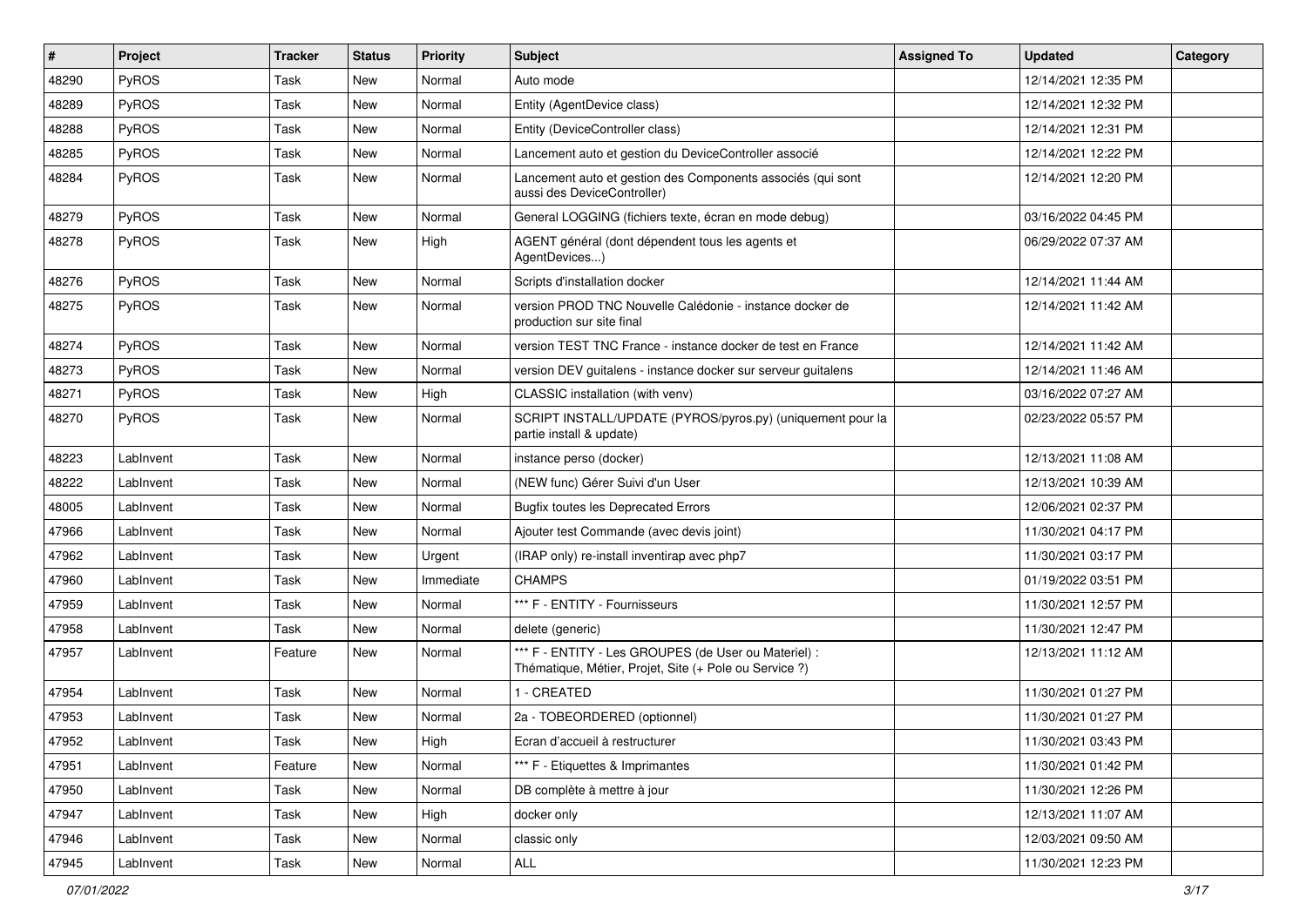| $\sharp$ | Project   | <b>Tracker</b> | <b>Status</b> | <b>Priority</b> | <b>Subject</b>                                                                            | <b>Assigned To</b> | <b>Updated</b>      | Category |
|----------|-----------|----------------|---------------|-----------------|-------------------------------------------------------------------------------------------|--------------------|---------------------|----------|
| 47942    | LabInvent | Task           | New           | High            | index (generic)                                                                           |                    | 11/30/2021 03:48 PM |          |
| 47937    | LabInvent | Task           | New           | High            | Read (index & view) (generic ?)                                                           |                    | 11/30/2021 03:48 PM |          |
| 47936    | LabInvent | Task           | New           | High            | 3-4 - TBO & ARCHIVED                                                                      |                    | 11/30/2021 03:43 PM |          |
| 47935    | LabInvent | Task           | New           | Normal          | 2b - VALIDATED                                                                            |                    | 11/30/2021 01:27 PM |          |
| 47934    | LabInvent | Task           | New           | High            | LIFECYCLE (Status): CREATED => (TBO) => VALIDATED => TBA<br>=> ARCHIVED                   |                    | 11/30/2021 03:43 PM |          |
| 47932    | LabInvent | Feature        | <b>New</b>    | Normal          | *** F - DOC (documentation)                                                               |                    | 11/30/2021 01:10 PM |          |
| 47930    | LabInvent | Task           | New           | Normal          | *** F - ENTITY - QrCode                                                                   |                    | 11/30/2021 01:26 PM |          |
| 47927    | LabInvent | Task           | New           | High            | A gérer via fichier conf YAML                                                             |                    | 11/30/2021 03:47 PM |          |
| 47926    | LabInvent | Task           | <b>New</b>    | High            | Instance DEMO docker - à installer sur hyp2 puis sur VM pweb3                             |                    | 12/13/2021 11:07 AM |          |
| 47925    | LabInvent | Task           | New           | Normal          | (après cakephp v4) Passer à Php 8                                                         |                    | 11/30/2021 11:48 AM |          |
| 47924    | LabInvent | Task           | New           | Normal          | (après 3.9) Passer à v4                                                                   |                    | 11/30/2021 11:48 AM |          |
| 47922    | LabInvent | Task           | New           | Immediate       | Passer directement à v3.LAST (3.10.1)                                                     |                    | 12/02/2021 04:45 PM |          |
| 47921    | LabInvent | Feature        | New           | Immediate       | *** F - Framework CakePhp                                                                 |                    | 12/02/2021 04:45 PM |          |
| 47914    | LabInvent | Task           | New           | High            | index (generic)                                                                           |                    | 11/30/2021 03:50 PM |          |
| 47913    | LabInvent | Task           | New           | Normal          | ROLES (profils)                                                                           |                    | 11/30/2021 01:39 PM |          |
| 47912    | LabInvent | Task           | New           | High            | (VUE) Elements et Helper                                                                  |                    | 11/30/2021 03:51 PM |          |
| 47911    | LabInvent | Task           | New           | Normal          | Create/Update (add_edit generic)                                                          |                    | 11/30/2021 11:04 AM |          |
| 47907    | LabInvent | Task           | New           | Normal          | *** F - Config YAML (champs materiels) : champs obligatoires,<br>recommandés, ou readonly |                    | 11/30/2021 01:25 PM |          |
| 47906    | LabInvent | Task           | New           | Urgent          | Champs virtuels                                                                           |                    | 11/30/2021 03:50 PM |          |
| 47905    | LabInvent | Task           | New           | Urgent          | Read (index & view) (generic)                                                             |                    | 12/01/2021 11:21 AM |          |
| 47903    | LabInvent | Task           | New           | Urgent          | Rappels automatiques pour les suivis récurrents (périodiques)                             |                    | 12/01/2021 11:17 AM |          |
| 47901    | LabInvent | Task           | New           | Urgent          | Read (view & index)                                                                       |                    | 12/01/2021 11:17 AM |          |
| 47899    | LabInvent | Task           | New           | Urgent          | view (generic)                                                                            |                    | 12/01/2021 11:21 AM |          |
| 47897    | LabInvent | Task           | New           | High            | *** F - Stats (Users)                                                                     |                    | 11/30/2021 03:48 PM |          |
| 47895    | LabInvent | Feature        | New           | Normal          | *** F - ENTITY - Documents attachés (à Materiel ou Suivi)                                 |                    | 12/13/2021 11:09 AM |          |
| 47893    | LabInvent | Task           | <b>New</b>    | Normal          | Views                                                                                     |                    | 11/30/2021 01:21 PM |          |
| 47890    | Lablnvent | Task           | New           | High            | Commander (demande achat)                                                                 |                    | 01/19/2022 03:48 PM |          |
| 47889    | LabInvent | Task           | New           | Normal          | Changer statut - setStatusTo*()                                                           |                    | 11/30/2021 01:19 PM |          |
| 47886    | LabInvent | Task           | New           | Urgent          | Notifications                                                                             |                    | 11/30/2021 03:45 PM |          |
| 47885    | LabInvent | Task           | New           | Normal          | filtrage (voir formulaire index)                                                          |                    | 11/30/2021 01:30 PM |          |
| 47884    | LabInvent | Task           | New           | High            | partitionnement par Site (besoin IP2I/LMA)                                                |                    | 11/30/2021 03:43 PM |          |
| 47883    | LabInvent | Task           | New           | Normal          | formulaire de recherche multi-critères                                                    |                    | 11/30/2021 01:30 PM |          |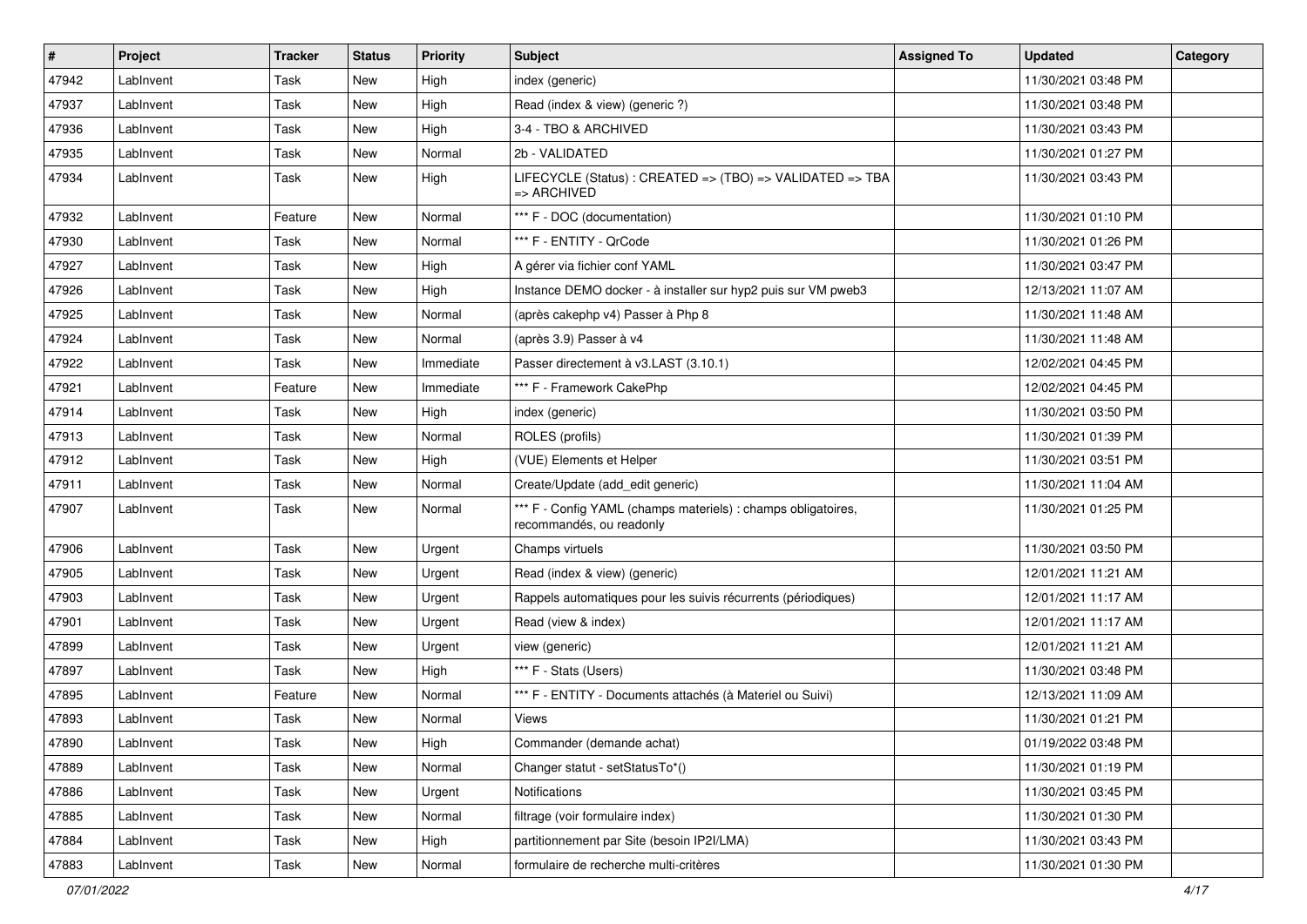| $\vert$ # | Project   | <b>Tracker</b> | <b>Status</b> | <b>Priority</b> | Subject                                                                     | <b>Assigned To</b> | <b>Updated</b>      | Category |
|-----------|-----------|----------------|---------------|-----------------|-----------------------------------------------------------------------------|--------------------|---------------------|----------|
| 47882     | LabInvent | Task           | New           | High            | Delete - delete                                                             |                    | 11/30/2021 03:42 PM |          |
| 47881     | LabInvent | Task           | New           | High            | Read - view                                                                 |                    | 11/30/2021 03:42 PM |          |
| 47880     | LabInvent | Task           | New           | Normal          | Read - index                                                                |                    | 11/30/2021 01:16 PM |          |
| 47879     | LabInvent | Task           | New           | High            | Create/Update - add_edit                                                    |                    | 11/30/2021 03:42 PM |          |
| 47878     | LabInvent | Task           | New           | High            | Autres                                                                      |                    | 11/30/2021 03:44 PM |          |
| 47877     | LabInvent | Task           | New           | High            | find (search)                                                               |                    | 11/30/2021 03:43 PM |          |
| 47876     | LabInvent | Task           | New           | High            | CRUD                                                                        |                    | 11/30/2021 03:42 PM |          |
| 47875     | LabInvent | Feature        | New           | Urgent          | *** F - ENTITY GÉNÉRIQUE - Actions & Vues génériques (&<br>Refactorisation) |                    | 12/01/2021 11:21 AM |          |
| 47874     | Lablnvent | Task           | New           | Urgent          | <b>Stats</b>                                                                |                    | 11/30/2021 03:44 PM |          |
| 47873     | LabInvent | Task           | New           | Normal          | Model (Entity & Table)                                                      |                    | 12/01/2021 09:37 AM |          |
| 47872     | LabInvent | Task           | New           | High            | Actions & Vues                                                              |                    | 11/30/2021 03:42 PM |          |
| 47871     | Lablnvent | Task           | New           | Normal          | Autorisations                                                               |                    | 11/30/2021 01:29 PM |          |
| 47870     | LabInvent | Task           | New           | Normal          | Tests (Materiels)                                                           |                    | 11/30/2021 03:38 PM |          |
| 47869     | LabInvent | Feature        | New           | Normal          | *** F - Tests                                                               |                    | 12/06/2021 02:28 PM |          |
| 47868     | LabInvent | Task           | New           | Normal          | *** F - Super Entité (AppController, AppTable)                              |                    | 11/30/2021 01:34 PM |          |
| 47867     | LabInvent | Task           | New           | High            | *** F - Autorisations (Users)                                               |                    | 11/30/2021 03:47 PM |          |
| 47866     | LabInvent | Feature        | New           | Urgent          | *** F - Installation                                                        |                    | 12/13/2021 11:08 AM |          |
| 47865     | LabInvent | Feature        | New           | Normal          | *** F - Configuration générale                                              |                    | 12/13/2021 11:06 AM |          |
| 47864     | LabInvent | Feature        | New           | Normal          | *** F - ENTITY - Autres                                                     |                    | 11/30/2021 12:57 PM |          |
| 47863     | LabInvent | Feature        | New           | High            | *** F - ENTITY - Users                                                      |                    | 11/30/2021 03:43 PM |          |
| 47862     | LabInvent | Feature        | New           | Normal          | *** F - ENTITY - Prets (de Materiel)                                        |                    | 12/13/2021 11:10 AM |          |
| 47861     | LabInvent | Feature        | New           | Urgent          | *** F - ENTITY - Suivis (de Materiel ou User)                               |                    | 12/13/2021 11:10 AM |          |
| 47860     | LabInvent | Feature        | New           | Immediate       | *** F - ENTITY - Materiels                                                  |                    | 01/19/2022 03:51 PM |          |
| 47447     | PyROS     | Task           | New           | Normal          | (F05) ACTIONS (CRUD), VIEWS, and AUTHORIZATIONS                             |                    | 02/23/2022 10:45 AM |          |
| 47446     | PyROS     | Task           | New           | Normal          | <b>DOSSIER SSI</b>                                                          |                    | 10/11/2021 11:32 AM |          |
| 47445     | PyROS     | Task           | New           | Normal          | CAHIER DE RECETTE (NC)                                                      |                    | 10/11/2021 11:31 AM |          |
| 47444     | PyROS     | Task           | New           | Normal          | MANUELS UTILISATION, INSTALLATION, ET MAINTENANCE                           |                    | 10/11/2021 11:31 AM |          |
| 47443     | PyROS     | Task           | New           | Normal          | RAPPORT DES TESTS & VALIDATIONS (application du plan de<br>test)            |                    | 10/11/2021 11:31 AM |          |
| 47442     | PyROS     | Task           | New           | Normal          | PLAN DE TESTS ET DE VALIDATIONS                                             |                    | 10/11/2021 11:33 AM |          |
| 47441     | PyROS     | Task           | New           | Normal          | DOSSIER DE DÉFINITION                                                       |                    | 10/11/2021 11:32 AM |          |
| 47440     | PyROS     | Task           | New           | Normal          | <b>LIVRABLES</b>                                                            |                    | 10/11/2021 11:29 AM |          |
| 47439     | PyROS     | Task           | New           | Normal          | PA et PK CNES                                                               |                    | 01/31/2022 11:29 AM |          |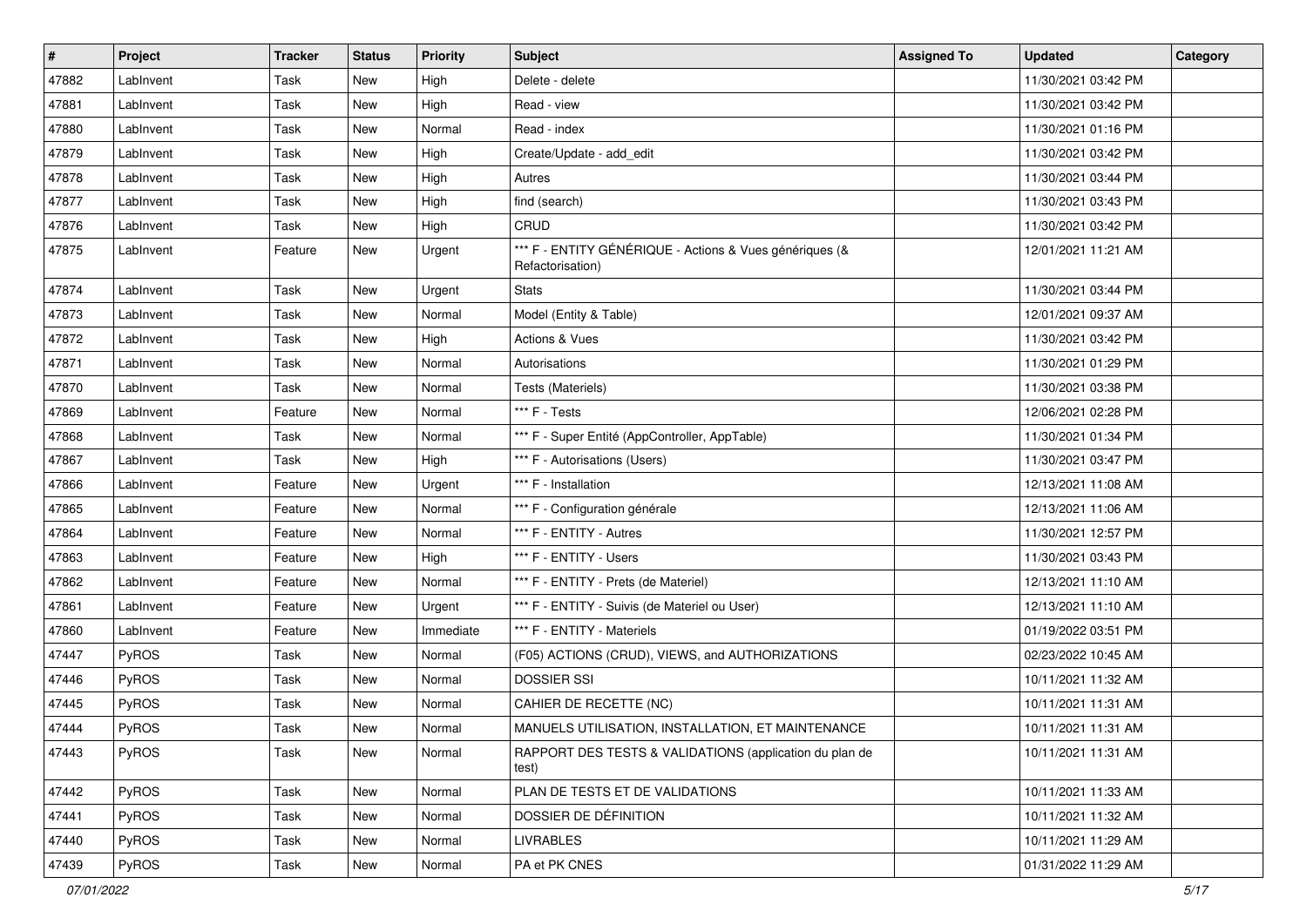| $\vert$ # | Project | <b>Tracker</b> | <b>Status</b> | <b>Priority</b> | Subject                                                                                     | <b>Assigned To</b> | <b>Updated</b>      | Category |
|-----------|---------|----------------|---------------|-----------------|---------------------------------------------------------------------------------------------|--------------------|---------------------|----------|
| 47438     | PyROS   | Task           | New           | Normal          | PK5 (2023-06) - Doc LIVRABLES (et Présentations)                                            |                    | 10/11/2021 11:26 AM |          |
| 47437     | PyROS   | Task           | New           | Normal          | PA4.1 (2023-05) - Présentations et Rapport Avancement                                       |                    | 10/11/2021 11:25 AM |          |
| 47436     | PyROS   | Task           | New           | Normal          | PK4 (2023-02) - Doc LIVRABLES (et Présentations)                                            |                    | 10/11/2021 11:23 AM |          |
| 47435     | PyROS   | Task           | New           | Normal          | PA3.2 (2023-02) - Présentations et Rapport Avancement                                       |                    | 10/11/2021 11:22 AM |          |
| 47433     | PyROS   | Task           | <b>New</b>    | Normal          | PA3.1 (2023-01) - Présentations et Rapport Avancement                                       |                    | 10/11/2021 11:22 AM |          |
| 47432     | PyROS   | Task           | New           | Normal          | PK3 (2023-01) - Doc LIVRABLES (et Présentations)                                            |                    | 10/11/2021 11:20 AM |          |
| 47431     | PyROS   | Task           | New           | Normal          | PA2.2 (2022-10) - Présentations et Rapport Avancement                                       |                    | 10/11/2021 11:19 AM |          |
| 47430     | PyROS   | Task           | New           | Normal          | PA2.1 (2022-08) - Présentations et Rapport Avancement                                       |                    | 10/11/2021 11:18 AM |          |
| 47428     | PyROS   | Task           | New           | Normal          | PK2 (2022-06) - Présentations + RA + Doc LIVRABLES                                          |                    | 01/31/2022 11:34 AM |          |
| 47419     | PyROS   | Task           | New           | Normal          | F16 FUNCTIONAL Tests                                                                        |                    | 10/11/2021 10:11 AM |          |
| 47418     | PyROS   | Task           | New           | Normal          | F15 FUNCTIONAL Tests                                                                        |                    | 10/11/2021 10:11 AM |          |
| 47416     | PyROS   | Task           | New           | Normal          | F13 FUNCTIONAL Tests                                                                        |                    | 10/11/2021 10:11 AM |          |
| 47415     | PyROS   | Task           | New           | Normal          | <b>F12 FUNCTIONAL Tests</b>                                                                 |                    | 10/11/2021 10:11 AM |          |
| 47414     | PyROS   | Task           | <b>New</b>    | Normal          | F11 FUNCTIONAL Tests                                                                        |                    | 10/11/2021 10:10 AM |          |
| 47413     | PyROS   | Task           | <b>New</b>    | Normal          | F10 FUNCTIONAL Tests                                                                        |                    | 10/11/2021 10:10 AM |          |
| 47411     | PyROS   | Task           | New           | Normal          | <b>F08 FUNCTIONAL Tests</b>                                                                 |                    | 10/11/2021 10:10 AM |          |
| 47410     | PyROS   | Task           | New           | Normal          | <b>F07 FUNCTIONAL Tests</b>                                                                 |                    | 10/11/2021 10:10 AM |          |
| 47409     | PyROS   | Task           | <b>New</b>    | Normal          | <b>F06 FUNCTIONAL Tests</b>                                                                 |                    | 10/11/2021 10:10 AM |          |
| 47403     | PyROS   | Task           | New           | Normal          | HIGH LEVEL FUNCTION TESTS - Transversal functionalities<br>TESTs involving several features |                    | 10/11/2021 10:08 AM |          |
| 47402     | PyROS   | Task           | New           | Normal          | INTEGRATION TESTS - FEATURES integration tests with each<br>other                           |                    | 10/11/2021 10:07 AM |          |
| 47401     | PyROS   | Task           | <b>New</b>    | Normal          | FUNCTIONAL TESTS - Each FEATURE functional tests                                            |                    | 10/11/2021 11:42 AM |          |
| 47393     | PyROS   | Task           | New           | Normal          | Device Config file (cf F14)                                                                 |                    | 12/14/2021 12:33 PM |          |
| 47392     | PyROS   | Task           | New           | Normal          | Device Commands Grammar (Generic & Native)                                                  |                    | 12/14/2021 12:32 PM |          |
| 47391     | PyROS   | Task           | <b>New</b>    | Normal          | Device Simulator (DeviceSimulator)                                                          |                    | 12/14/2021 12:32 PM |          |
| 47390     | PyROS   | Task           | New           | Normal          | Device Agent (AgentDevice) (de type Agent)                                                  |                    | 12/14/2021 12:32 PM |          |
| 47389     | PyROS   | Task           | New           | Normal          | Device Controller (DeviceController)                                                        |                    | 12/14/2021 12:29 PM |          |
| 47388     | PyROS   | Task           | New           | High            | (F14) ENTITIES - definition & implementation - CONFIG FILES                                 |                    | 01/29/2022 01:25 AM |          |
| 47387     | PyROS   | Task           | New           | Normal          | (F14) CRUD config                                                                           |                    | 01/29/2022 01:24 AM |          |
| 47386     | PyROS   | Task           | New           | Normal          | (F03) Initial data (fixture)                                                                |                    | 12/15/2021 07:32 AM |          |
| 47375     | PyROS   | Task           | New           | Normal          | Association quota SP                                                                        |                    | 10/11/2021 10:37 AM |          |
| 46790     | PyROS   | Task           | New           | Normal          | F16 - EXIGENCES satisfaites (+ tests mis à jour)                                            |                    | 09/14/2021 02:47 PM |          |
| 46789     | PyROS   | Task           | New           | Normal          | F15 - EXIGENCES satisfaites (+ tests mis à jour)                                            |                    | 09/14/2021 02:47 PM |          |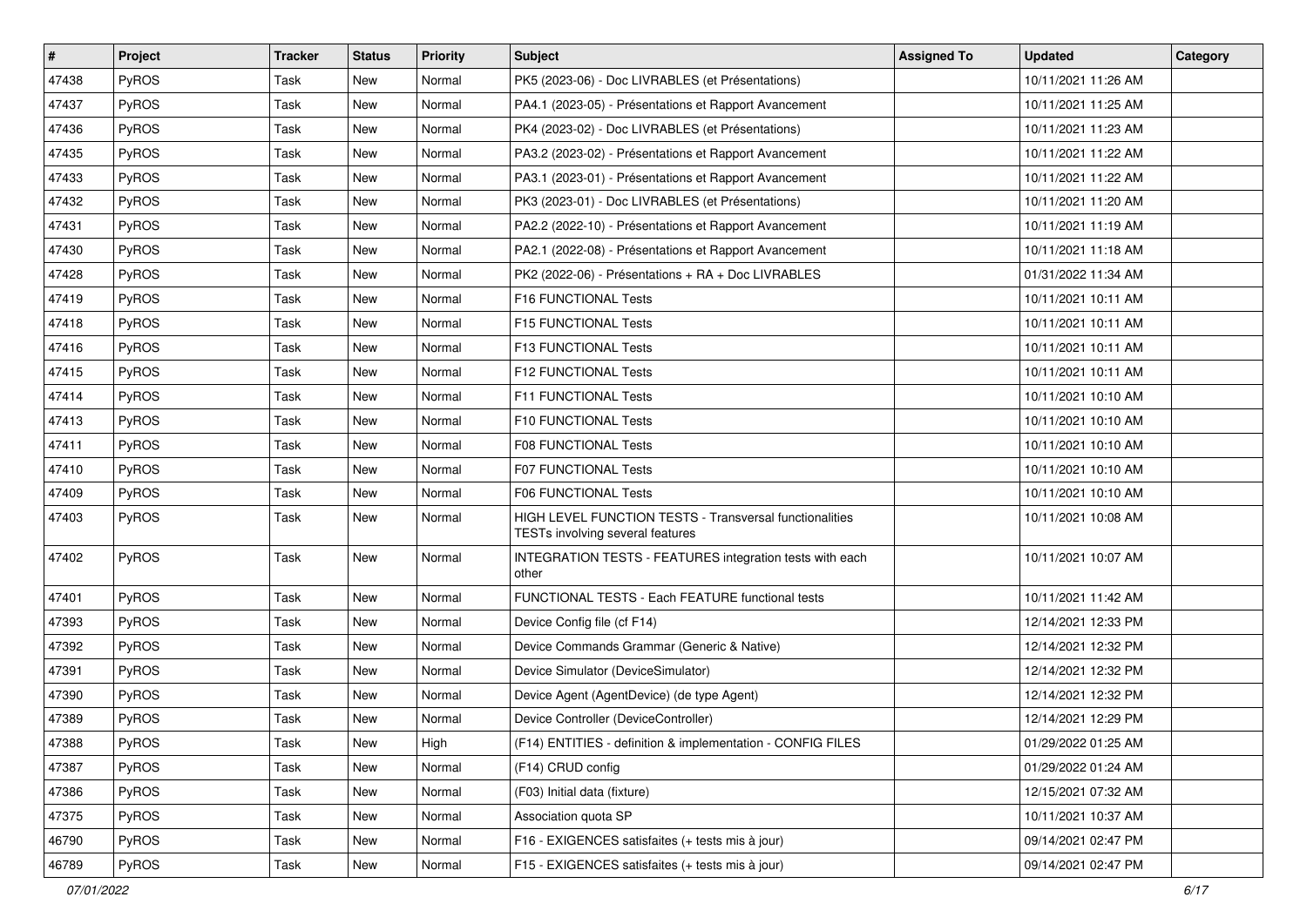| #     | <b>Project</b> | <b>Tracker</b> | <b>Status</b> | <b>Priority</b> | <b>Subject</b>                                        | <b>Assigned To</b>     | <b>Updated</b>      | Category |
|-------|----------------|----------------|---------------|-----------------|-------------------------------------------------------|------------------------|---------------------|----------|
| 46788 | PyROS          | Task           | New           | Normal          | (F14) EXIGENCES satisfaites (+ tests mis à jour)      |                        | 01/29/2022 01:24 AM |          |
| 46787 | PyROS          | Task           | New           | Normal          | (F09) REQUIREMENTS validated (+ tests udpated)        |                        | 12/14/2021 12:18 PM |          |
| 46786 | <b>PyROS</b>   | Task           | New           | Normal          | F08 - EXIGENCES satisfaites (+ tests mis à jour)      |                        | 09/14/2021 02:45 PM |          |
| 46785 | PyROS          | Task           | New           | Normal          | F07 - EXIGENCES satisfaites (+ tests mis à jour)      |                        | 09/14/2021 02:44 PM |          |
| 46783 | PyROS          | Task           | New           | Normal          | F04 - EXIGENCES satisfaites (+ tests mis à jour)      |                        | 09/14/2021 02:43 PM |          |
| 46782 | PyROS          | Task           | New           | Normal          | F03 - EXIGENCES satisfaites (+ tests mis à jour)      |                        | 09/14/2021 02:43 PM |          |
| 46781 | PyROS          | Task           | New           | Normal          | (F02) EXIGENCES satisfaites (+ tests mis à jour)      |                        | 01/29/2022 01:27 AM |          |
| 46780 | PyROS          | Task           | New           | Normal          | (F01) EXIGENCES satisfaites (+ tests mis à jour)      |                        | 10/08/2021 06:01 PM |          |
| 45818 | PyROS          | Task           | New           | Normal          | (F14) TESTS to validate this feature                  |                        | 08/09/2021 10:43 AM |          |
| 45816 | PyROS          | Task           | New           | Normal          | <b>SP Delete</b>                                      |                        | 10/28/2021 08:35 AM |          |
| 45815 | <b>PyROS</b>   | Task           | New           | Normal          | test_SCP_manage_quota                                 |                        | 09/22/2021 04:47 PM |          |
| 45811 | PyROS          | Task           | New           | Normal          | SP update                                             |                        | 11/03/2021 09:16 AM |          |
| 45810 | PyROS          | Task           | New           | Normal          | SP Read (view list and view 1)                        |                        | 10/27/2021 02:47 PM |          |
| 45809 | PyROS          | Task           | New           | Normal          | SP Create                                             |                        | 10/27/2021 08:42 AM |          |
| 45799 | PyROS          | <b>Task</b>    | New           | Normal          | Execute TESTS on commit/push (new script PUSH)        | <b>Pallier Etienne</b> | 07/19/2021 08:54 AM |          |
| 45791 | PyROS          | Task           | New           | Normal          | PA1.1 (2022-03) - Présentations et Rapport Avancement |                        | 10/11/2021 11:14 AM |          |
| 45790 | PyROS          | <b>Task</b>    | New           | Normal          | PK1 (2022-01) - Présentations + RA + Doc LIVRABLES    |                        | 01/31/2022 11:33 AM |          |
| 45776 | PyROS          | Task           | New           | Normal          | <b>Test User Delete</b>                               |                        | 08/13/2021 01:46 PM |          |
| 45772 | PyROS          | Task           | New           | Normal          | Test User Read (view list and view 1)                 |                        | 08/13/2021 01:51 PM |          |
| 45766 | PyROS          | Task           | <b>New</b>    | Normal          | <b>Test User Update</b>                               |                        | 08/13/2021 01:53 PM |          |
| 45762 | PyROS          | Task           | New           | Normal          | <b>Test User Connexion</b>                            |                        | 08/13/2021 01:55 PM |          |
| 45761 | PyROS          | Task           | New           | Normal          | Test User Create (registration)                       |                        | 08/13/2021 01:54 PM |          |
| 45756 | PyROS          | Task           | New           | Normal          | QUOTA & PRIO - Gestion du quota et de la priorité     |                        | 10/11/2021 10:35 AM |          |
| 45748 | PyROS          | Task           | New           | Normal          | Définir Accesseurs (getX())                           |                        | 01/29/2022 01:21 AM |          |
| 45556 | PyROS          | Task           | New           | Normal          | User activation/deactivation                          |                        | 06/25/2021 08:18 AM |          |
| 45552 | <b>PyROS</b>   | Task           | New           | Normal          | General configuration integration                     |                        | 03/15/2022 11:15 PM |          |
| 45550 | PyROS          | Task           | New           | Normal          | Users View & Export                                   | Koralewski Alexis      | 03/29/2022 09:14 AM |          |
| 45485 | PyROS          | Feature        | New           | High            | **** D0 - GENERAL, ADMINISTRATIVE & TECHNICAL         |                        | 03/16/2022 04:53 PM |          |
| 45484 | <b>PyROS</b>   | Feature        | New           | Normal          | **** D5 - Images management (L1-L2)                   |                        | 02/02/2022 02:36 PM |          |
| 45483 | PyROS          | Feature        | New           | High            | **** D4 - Images production (L0)                      |                        | 03/16/2022 07:28 AM |          |
| 45482 | PyROS          | Feature        | New           | High            | **** D3 - Sequences submission & plannig              |                        | 02/22/2022 03:01 PM |          |
| 45481 | PyROS          | Feature        | New           | Normal          | **** D2 - Users & Programs                            |                        | 03/29/2022 09:17 AM |          |
| 45480 | PyROS          | Feature        | New           | High            | **** D1 - System Security & Control                   |                        | 06/29/2022 07:39 AM |          |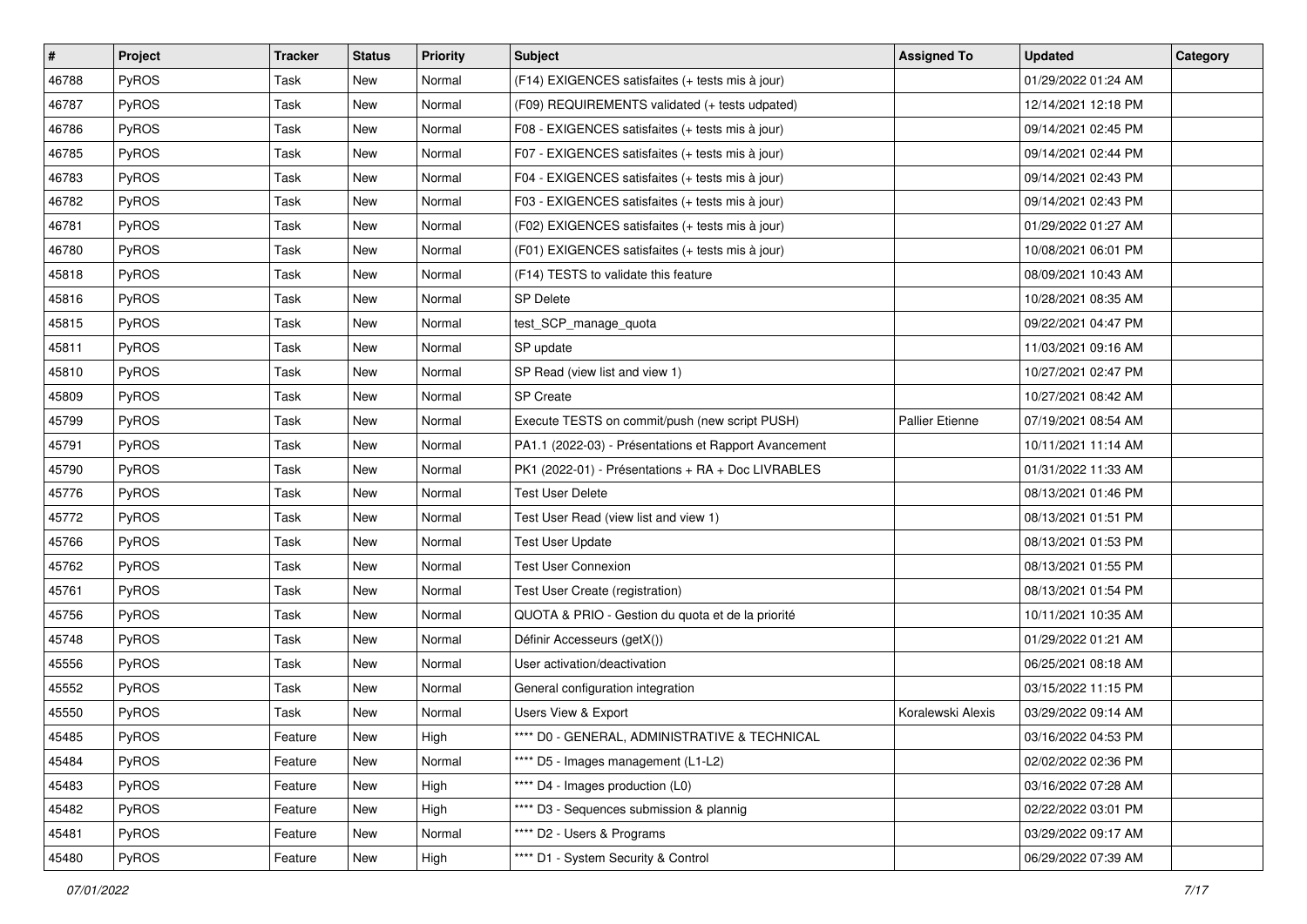| $\vert$ # | Project      | <b>Tracker</b> | <b>Status</b> | <b>Priority</b> | <b>Subject</b>                                                                                                          | <b>Assigned To</b> | <b>Updated</b>      | Category |
|-----------|--------------|----------------|---------------|-----------------|-------------------------------------------------------------------------------------------------------------------------|--------------------|---------------------|----------|
| 45452     | PyROS        | Story          | New           | Normal          | *** REQ-0XX REQUIREMENTS FROM CNES (PR)                                                                                 |                    | 06/14/2021 01:17 PM |          |
| 45346     | PyROS        | Task           | New           | Normal          | (F10) ENTITIES - Initial data (fixture)                                                                                 |                    | 06/03/2021 09:17 AM |          |
| 45340     | <b>PyROS</b> | Task           | New           | Normal          | <b>INITIAL DATA (fixtures)</b>                                                                                          | Koralewski Alexis  | 12/14/2021 12:09 PM |          |
| 45295     | <b>PyROS</b> | Task           | <b>New</b>    | Normal          | Create DARK files (acquisition)                                                                                         |                    | 05/27/2021 11:22 AM |          |
| 45294     | PyROS        | Task           | New           | Normal          | Create BIAS files (acquisition)                                                                                         |                    | 05/27/2021 11:22 AM |          |
| 45293     | PyROS        | Task           | <b>New</b>    | Normal          | Create FLAT files (acquisition)                                                                                         |                    | 05/27/2021 11:21 AM |          |
| 45292     | PyROS        | Task           | New           | Normal          | (F10) TESTS to validate this feature                                                                                    |                    | 05/27/2021 11:11 AM |          |
| 45291     | <b>PyROS</b> | Task           | <b>New</b>    | Normal          | (F10) AUTHORIZATIONS for this feature (who can do what):<br>documentation & implementation                              |                    | 06/08/2021 08:19 AM |          |
| 45290     | PyROS        | Task           | <b>New</b>    | Normal          | (F10) ENTITIES - definition & implementation                                                                            |                    | 06/03/2021 09:17 AM |          |
| 45195     | <b>PyROS</b> | Story          | <b>New</b>    | Normal          | REQ-122 Page information état agent                                                                                     |                    | 05/12/2021 12:18 PM |          |
| 45194     | PyROS        | Story          | <b>New</b>    | Normal          | REQ-121 Limiter le nombre d'essais de connexion d'un utilisateur                                                        |                    | 05/12/2021 12:17 PM |          |
| 45193     | PyROS        | Story          | <b>New</b>    | Normal          | REQ-120 Pages web dédiées pour gérer différents besoins                                                                 |                    | 05/12/2021 12:17 PM |          |
| 45192     | <b>PyROS</b> | Story          | New           | Normal          | REQ-119 Analyse images : le service de traitement d'images doit<br>être interopérable (à distance, par service externe) |                    | 05/12/2021 12:17 PM |          |
| 45191     | <b>PyROS</b> | Story          | New           | Normal          | REQ-118 Avoir un obturateur sur les caméras (Utile pour faire les<br>Dark)                                              |                    | 05/12/2021 12:16 PM |          |
| 45190     | PyROS        | Story          | New           | Normal          | REQ-117 Calibration : génération des images de calibration en<br>fonction du temps (DBF) (Dark dépend du temps pose)    |                    | 05/12/2021 12:16 PM |          |
| 45189     | PyROS        | Story          | <b>New</b>    | Normal          | REQ-116 Calibration astro: trouver une solution quand l'image est<br>distendue (distortion)                             |                    | 05/12/2021 12:16 PM |          |
| 45188     | <b>PyROS</b> | Story          | New           | Normal          | REQ-115 Calibration: traiter efficacement les fichiers de calibration<br>DBF (dark, bias, flat)                         |                    | 05/12/2021 12:15 PM |          |
| 45187     | PyROS        | Story          | <b>New</b>    | Normal          | REQ-114 Planification des séquences : Equité                                                                            |                    | 05/12/2021 12:15 PM |          |
| 45186     | PyROS        | Story          | <b>New</b>    | Normal          | REQ-113 Planification des séquences : Efficacité, efficience                                                            |                    | 05/12/2021 12:15 PM |          |
| 45185     | PyROS        | Story          | <b>New</b>    | Normal          | REQ-112 Planification des séquences : Flexibilité                                                                       |                    | 05/12/2021 12:14 PM |          |
| 45184     | PyROS        | Story          | <b>New</b>    | Normal          | REQ-111 Mise en sécurité automatique en cas de cyclone                                                                  |                    | 03/16/2022 04:38 PM |          |
| 45183     | <b>PyROS</b> | Story          | <b>New</b>    | Normal          | REQ-110 Arrêt et redémarrage automatique en cas de coupure<br>électrique                                                |                    | 03/16/2022 04:38 PM |          |
| 45182     | PyROS        | Story          | <b>New</b>    | Normal          | REQ-109 Afficher infos utiles sur les requetes/séquences                                                                |                    | 05/12/2021 12:13 PM |          |
| 45181     | <b>PyROS</b> | Story          | New           | Normal          | REQ-108 Pouvoir déposer dans différents systèmes de<br>coordonnées                                                      |                    | 02/22/2022 04:38 PM |          |
| 45180     | <b>PyROS</b> | Story          | New           | Normal          | REQ-107 Suivi complet d'une requête, depuis son dépot, jusqu'à<br>son exécution, en passant par sa planification        |                    | 05/12/2021 12:12 PM |          |
| 45179     | <b>PyROS</b> | Story          | <b>New</b>    | Normal          | REQ-106 Requete appartient à un SP (lié à un PI qui est lié à des<br>users)                                             |                    | 05/12/2021 12:12 PM |          |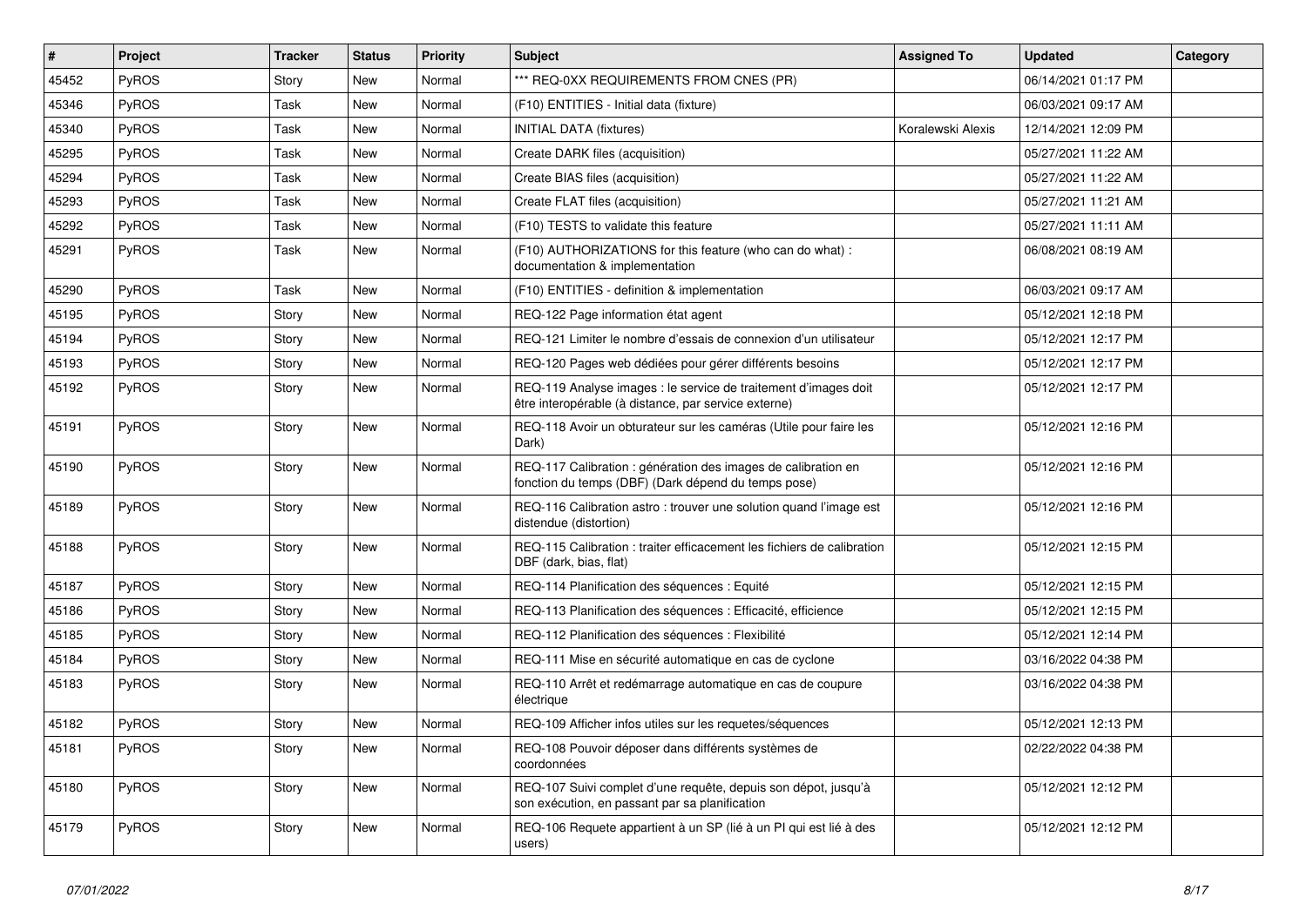| #     | Project      | <b>Tracker</b> | <b>Status</b> | <b>Priority</b> | <b>Subject</b>                                                                              | <b>Assigned To</b> | <b>Updated</b>      | Category |
|-------|--------------|----------------|---------------|-----------------|---------------------------------------------------------------------------------------------|--------------------|---------------------|----------|
| 45178 | PyROS        | Story          | New           | Normal          | REQ-105 Pouvoir enlever une séquence (scène) déposée pour en<br>déposer une autre           |                    | 05/12/2021 12:11 PM |          |
| 45177 | <b>PyROS</b> | Story          | New           | Normal          | REQ-104 Rôles utilisateurs (profils)                                                        |                    | 05/12/2021 12:11 PM |          |
| 45176 | PyROS        | Story          | New           | Normal          | REQ-103 Connexion unique pour accéder à tous les services, si<br>possible via annuaire LDAP |                    | 05/12/2021 12:10 PM |          |
| 45175 | PyROS        | Story          | <b>New</b>    | Normal          | REQ-102 Surveillance et sécurisation de la BD                                               |                    | 03/16/2022 04:38 PM |          |
| 45174 | PyROS        | Story          | New           | Normal          | REQ-213 Sauvegarde temporaire des images brutes pour<br>opérations de maintenance           |                    | 05/12/2021 12:01 PM |          |
| 45173 | <b>PyROS</b> | Story          | New           | Normal          | REQ-212 Espace privé pour extensions et déploiement sans git                                |                    | 05/12/2021 12:00 PM |          |
| 45172 | PyROS        | Story          | New           | Normal          | REQ-211 Allsky scan                                                                         |                    | 05/12/2021 11:58 AM |          |
| 45171 | <b>PyROS</b> | Story          | New           | Normal          | REQ-210 Affichage contenu BD                                                                |                    | 05/12/2021 11:58 AM |          |
| 45170 | PyROS        | Story          | New           | Normal          | REQ-209 Lecture des logs                                                                    |                    | 05/12/2021 11:58 AM |          |
| 45169 | PyROS        | Story          | New           | Normal          | REQ-208 Lecture et téléchargement des images                                                |                    | 05/12/2021 11:57 AM |          |
| 45168 | PyROS        | Story          | New           | Normal          | REQ-207 Rapports de synthèse, outils de monitoring                                          |                    | 05/12/2021 11:57 AM |          |
| 45167 | PyROS        | Story          | New           | Normal          | REQ-206 Espace mutualisé (comme CADOR)                                                      |                    | 05/12/2021 11:57 AM |          |
| 45166 | PyROS        | Story          | New           | Normal          | REQ-205 Bandeau en haut de pages pour messages d'info ou<br>avertissement                   |                    | 05/12/2021 11:56 AM |          |
| 45165 | PyROS        | Story          | New           | Normal          | REQ-204 Architecture site, différents espaces selon les roles                               |                    | 05/12/2021 11:56 AM |          |
| 45164 | PyROS        | Story          | New           | Normal          | REQ-203 GUI multilingue (choix de la langue)                                                |                    | 05/12/2021 11:55 AM |          |
| 45163 | PyROS        | Story          | New           | Normal          | REQ-013 PYROS-10 ordonnancement temps réel                                                  |                    | 07/01/2021 08:30 AM |          |
| 45162 | <b>PyROS</b> | Story          | New           | Normal          | REQ-014 PYROS-10 priorité et quotas utilisateurs                                            |                    | 07/01/2021 08:29 AM |          |
| 45161 | <b>PyROS</b> | Story          | New           | Normal          | REQ-011 PYROS-10 ordonnanceur sur chaque télescope                                          |                    | 07/01/2021 08:29 AM |          |
| 45160 | PyROS        | Story          | New           | Normal          | REQ-012 PYROS-10 limiter les temps morts entre requêtes                                     |                    | 05/12/2021 10:47 AM |          |
| 45159 | PyROS        | Story          | New           | Normal          | REQ-003 Interface avec les données CNRS de manière authentifiée                             |                    | 05/12/2021 10:46 AM |          |
| 45158 | PyROS        | Story          | New           | Normal          | REQ-006 Notification de changement d'état d'une requête                                     |                    | 05/12/2021 10:45 AM |          |
| 45157 | PyROS        | Story          | New           | Normal          | REQ-002 Déclenchement des jobs sur déclenchement au lieu de<br>scrutation                   |                    | 05/12/2021 11:46 AM |          |
| 45156 | PyROS        | Story          | New           | Normal          | REQ-004 POC GTRS et websocket                                                               |                    | 05/12/2021 11:45 AM |          |
| 45155 | PyROS        | Story          | New           | Normal          | REQ-001 planification de tâches récurrentes                                                 |                    | 05/12/2021 10:44 AM |          |
| 45154 | PyROS        | Story          | New           | Normal          | REQ-070 SSI_010 Spécifications techniques SSI                                               |                    | 03/16/2022 04:42 PM |          |
| 45153 | PyROS        | Story          | New           | Normal          | REQ-051 Sécurité des systèmes informatique (SSI)                                            |                    | 03/16/2022 04:44 PM |          |
| 45152 | PyROS        | Story          | New           | Normal          | REQ-068 ACCEPT_010 Plan de validation et d'essai                                            |                    | 05/12/2021 10:42 AM |          |
| 45151 | PyROS        | Story          | New           | Normal          | REQ-069 Plan de validation et d'essai                                                       |                    | 05/12/2021 10:42 AM |          |
| 45150 | PyROS        | Story          | New           | Normal          | REQ-066 QUALIF_030 Exigence                                                                 |                    | 05/12/2021 10:41 AM |          |
| 45149 | PyROS        | Story          | New           | Normal          | REQ-067 Qualification des exigences                                                         |                    | 05/12/2021 10:41 AM |          |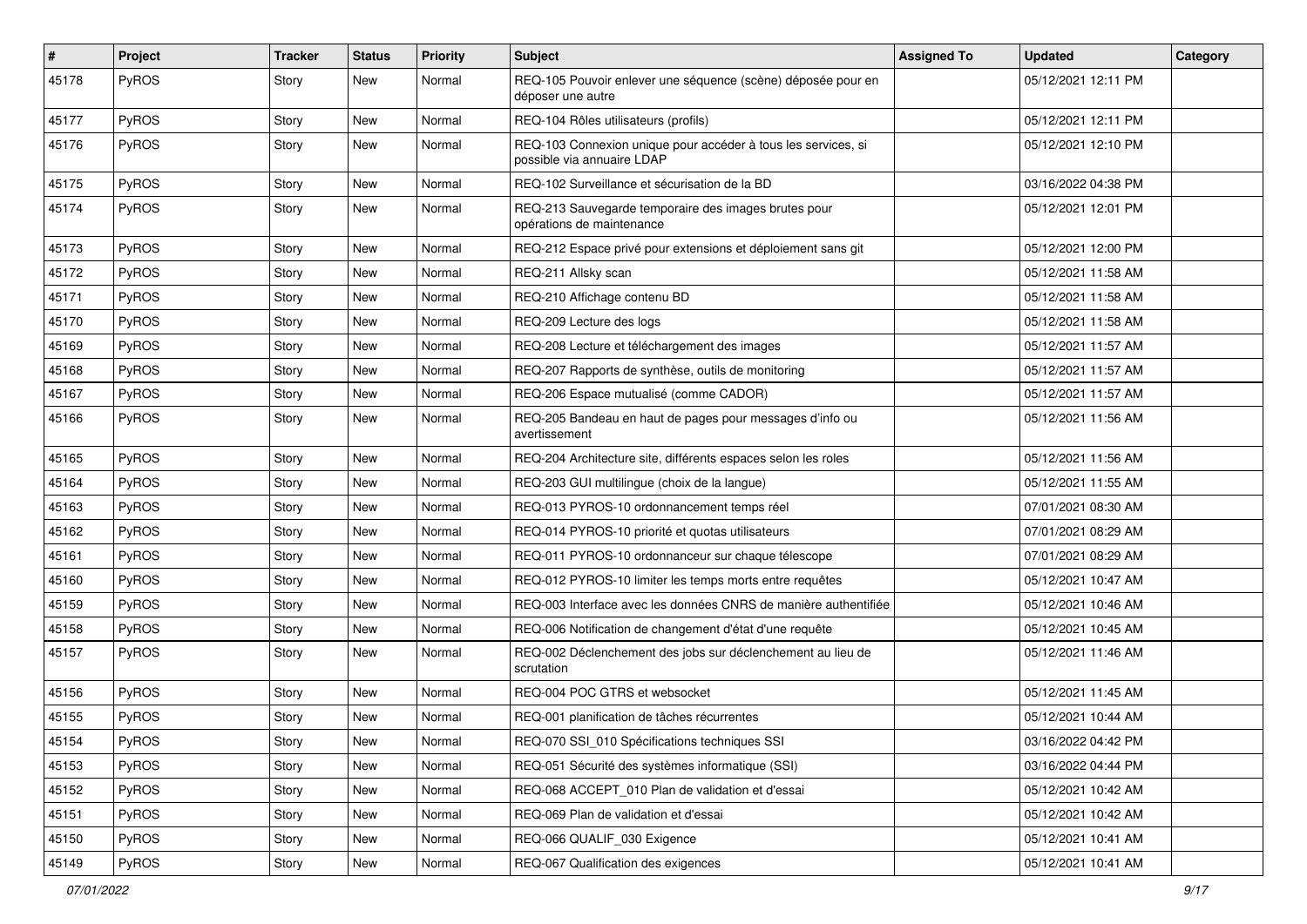| $\sharp$ | <b>Project</b> | <b>Tracker</b> | <b>Status</b> | <b>Priority</b> | <b>Subject</b>                                                                          | <b>Assigned To</b> | <b>Updated</b>      | Category |
|----------|----------------|----------------|---------------|-----------------|-----------------------------------------------------------------------------------------|--------------------|---------------------|----------|
| 45148    | PyROS          | Story          | New           | Normal          | REQ-063 Qualification opérationnelle                                                    |                    | 05/12/2021 10:40 AM |          |
| 45147    | PyROS          | Story          | New           | Normal          | REQ-059 Qualification technique                                                         |                    | 05/12/2021 10:40 AM |          |
| 45146    | PyROS          | Story          | New           | Normal          | REQ-064 Déploiement                                                                     |                    | 05/12/2021 10:39 AM |          |
| 45145    | PyROS          | Story          | New           | Normal          | REQ-062 QUALIF_020 Qualification opérationnelle                                         |                    | 05/12/2021 10:39 AM |          |
| 45144    | <b>PyROS</b>   | Story          | New           | Normal          | REQ-060 JUSTIF_010 Justification de la définition                                       |                    | 05/12/2021 10:38 AM |          |
| 45143    | PyROS          | Story          | <b>New</b>    | Normal          | REQ-061 Justification de la définition                                                  |                    | 05/12/2021 10:37 AM |          |
| 45142    | PyROS          | Story          | New           | Normal          | REQ-058 QUALIF 010 Qualification technique                                              |                    | 05/12/2021 10:37 AM |          |
| 45141    | PyROS          | Story          | New           | Normal          | REQ-056 INTERFACE 010 Interfaçage avec PyROS                                            |                    | 05/12/2021 10:36 AM |          |
| 45140    | PyROS          | Story          | New           | Normal          | REQ-057 Interfaçage avec TAROT NC                                                       |                    | 05/12/2021 10:36 AM |          |
| 45139    | PyROS          | Story          | <b>New</b>    | Normal          | REQ-054 Documentation et Formation                                                      |                    | 05/12/2021 10:35 AM |          |
| 45138    | PyROS          | Story          | New           | Normal          | REQ-055 ERGO 040 Documentation                                                          |                    | 05/12/2021 10:35 AM |          |
| 45137    | PyROS          | Story          | New           | Normal          | REQ-053 ERGO_030 Formation                                                              |                    | 05/12/2021 10:35 AM |          |
| 45136    | PyROS          | Story          | New           | Normal          | REQ-052 ERGO_020 Operabilité                                                            |                    | 05/12/2021 10:34 AM |          |
| 45135    | PyROS          | Story          | <b>New</b>    | Normal          | REQ-050 SURETE_260 Système informatique (SSI)                                           |                    | 03/16/2022 04:42 PM |          |
| 45134    | PyROS          | Story          | <b>New</b>    | Normal          | REQ-043 SURETE_180 Sécurité des personnes : lumière                                     |                    | 05/12/2021 10:33 AM |          |
| 45133    | <b>PyROS</b>   | Story          | New           | Normal          | REQ-042 SURETE_170 Sécurité des personnes : système d'arrêt<br>automatique              |                    | 05/12/2021 10:33 AM |          |
| 45132    | PyROS          | Story          | <b>New</b>    | Normal          | REQ-031 SURETE 040 Automatisation du bâtiment                                           |                    | 05/12/2021 10:32 AM |          |
| 45131    | PyROS          | Story          | <b>New</b>    | Normal          | REQ-049 SURETE 250 Transfert des données                                                |                    | 03/16/2022 04:16 PM |          |
| 45130    | PyROS          | Story          | New           | Normal          | REQ-047 SURETE_240 Sauvegarde des données brutes                                        |                    | 03/16/2022 04:42 PM |          |
| 45129    | PyROS          | Story          | New           | Normal          | REQ-046 SURETE_210 Arrêt du système en cas de condition<br>météorologiques défavorables |                    | 03/16/2022 04:42 PM |          |
| 45128    | PyROS          | Story          | New           | Normal          | REQ-045 SECURITE_200 Système d'alerte                                                   |                    | 03/16/2022 04:42 PM |          |
| 45127    | PyROS          | Story          | New           | Normal          | REQ-044 SURETE_190 Sécurité des personnes : système d'arrêt<br>d'urgence                |                    | 05/12/2021 10:30 AM |          |
| 45126    | PyROS          | Story          | New           | Normal          | REQ-048 sauvegarde des données brutes                                                   |                    | 03/16/2022 04:43 PM |          |
| 45125    | PyROS          | Story          | New           | Normal          | REQ-041 information sur les composants (ajout)                                          |                    | 05/12/2021 10:29 AM |          |
| 45124    | PyROS          | Story          | New           | Normal          | REQ-038 focalisation, alignement,                                                       |                    | 05/12/2021 10:29 AM |          |
| 45123    | PyROS          | Story          | New           | Normal          | REQ-036 logiciel pour la maintenance à distance                                         |                    | 05/12/2021 10:28 AM |          |
| 45122    | PyROS          | Story          | New           | Normal          | REQ-032 automatisation du bâtiment et du télescope                                      |                    | 05/12/2021 10:27 AM |          |
| 45121    | PyROS          | Story          | New           | Normal          | REQ-009 requêtes de calibration                                                         |                    | 05/12/2021 10:54 AM |          |
| 45120    | PyROS          | Story          | New           | Normal          | REQ-017 Information sur les requêtes soumises par l'utilisateur                         |                    | 05/12/2021 10:55 AM |          |
| 45119    | PyROS          | Story          | New           | Normal          | REQ-008 requêtes SST flexibles                                                          |                    | 05/12/2021 10:54 AM |          |
| 45118    | PyROS          | Story          | New           | Normal          | REQ-016 informations sur les composants de l'observatoire                               |                    | 05/12/2021 10:55 AM |          |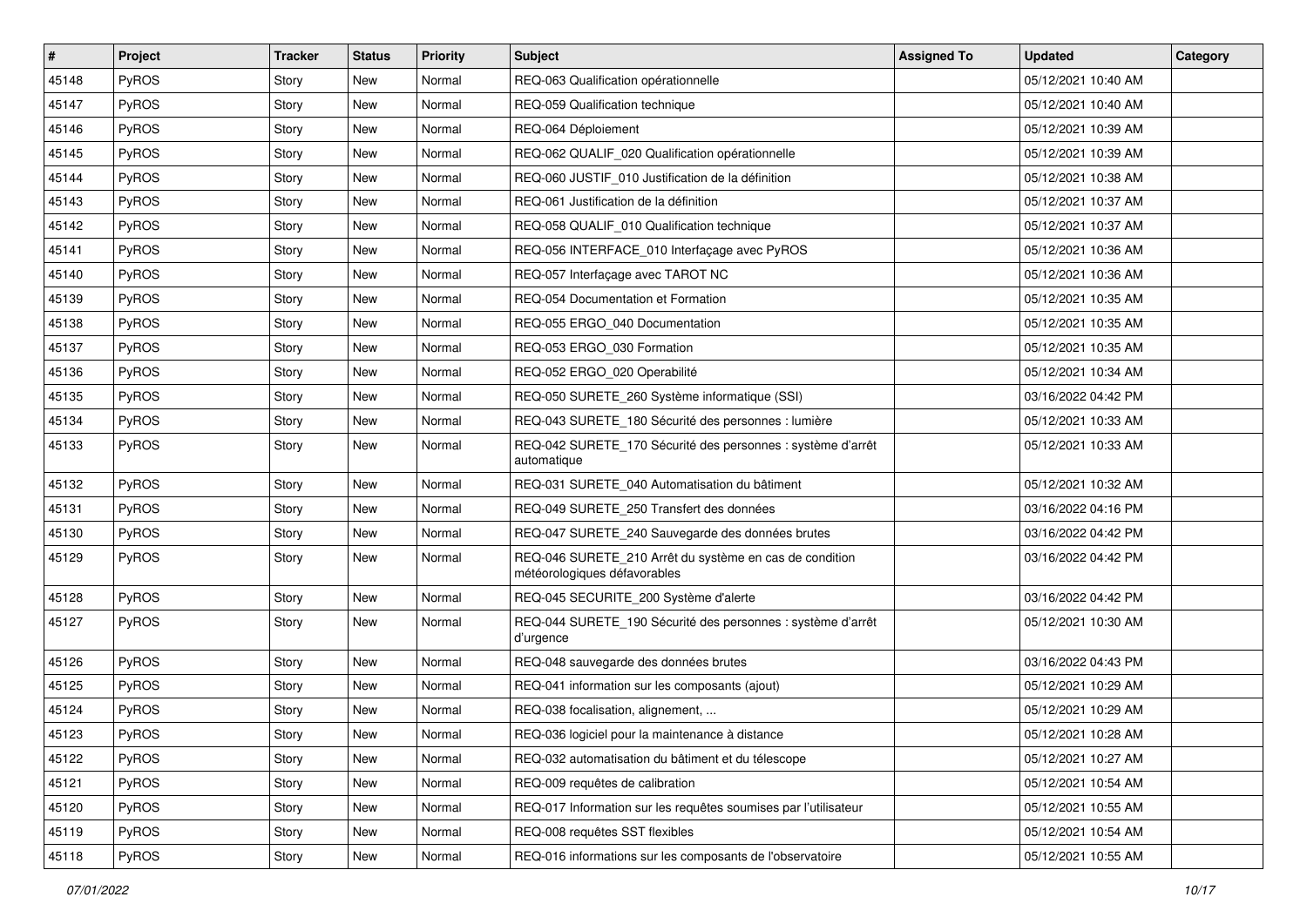| $\vert$ # | <b>Project</b> | <b>Tracker</b> | <b>Status</b> | <b>Priority</b> | <b>Subject</b>                                                                                                                                       | <b>Assigned To</b>     | <b>Updated</b>      | Category |
|-----------|----------------|----------------|---------------|-----------------|------------------------------------------------------------------------------------------------------------------------------------------------------|------------------------|---------------------|----------|
| 45117     | PyROS          | Story          | New           | Normal          | REQ-019 Mise à disposition des images et mesures                                                                                                     |                        | 05/12/2021 10:55 AM |          |
| 45116     | PyROS          | Story          | New           | Normal          | REQ-039 SURETE_160 Sauvegarde des pannes                                                                                                             |                        | 05/12/2021 10:56 AM |          |
| 45115     | <b>PyROS</b>   | Story          | New           | Normal          | REQ-035 SURETE_130 Maintenance à distance                                                                                                            |                        | 05/12/2021 10:56 AM |          |
| 45114     | PyROS          | Story          | New           | Normal          | REQ-021 FONC 020 Saut en déclinaison entre chaque image                                                                                              |                        | 05/12/2021 10:15 AM |          |
| 45113     | PyROS          | Story          | New           | Normal          | REQ-024 FONC_080 Directions et trajectoires accessibles                                                                                              |                        | 05/12/2021 10:11 AM |          |
| 45112     | PyROS          | Story          | New           | Normal          | REQ-023 FONC 030 Délai de reprogrammation                                                                                                            |                        | 05/12/2021 10:00 AM |          |
| 45103     | PyROS          | Story          | <b>New</b>    | Normal          | REQ-033 SURETE 050 Prise en compte de la météo                                                                                                       |                        | 03/16/2022 04:42 PM |          |
| 45102     | PyROS          | Story          | New           | Normal          | REQ-029 Métadonnées des images                                                                                                                       |                        | 05/11/2021 04:44 PM |          |
| 45101     | PyROS          | Story          | New           | Normal          | REQ-034 SURETE 080 Coupure électrique                                                                                                                |                        | 03/16/2022 04:42 PM |          |
| 45100     | PyROS          | Story          | New           | Normal          | REQ-026 Plage d'angles horaires et ligne d'horizon                                                                                                   |                        | 05/11/2021 04:38 PM |          |
| 45099     | <b>PyROS</b>   | Story          | New           | Normal          | REQ-037 SURETE_140 Vérification du fonctionnement du<br>télescope : calibration                                                                      |                        | 05/11/2021 04:35 PM |          |
| 45098     | PyROS          | Story          | New           | Normal          | REQ-030 SURETE_30 Répartition des nuits                                                                                                              |                        | 05/11/2021 04:27 PM |          |
| 45097     | PyROS          | Story          | New           | Normal          | REQ-028 FONC_180 Métadonnées pour les poursuites LEO<br>(optionnelle)                                                                                |                        | 05/11/2021 04:45 PM |          |
| 45096     | PyROS          | Story          | New           | Normal          | REQ-027 FONC 170 Métadonnées                                                                                                                         |                        | 05/11/2021 04:44 PM |          |
| 45095     | PyROS          | Story          | New           | Normal          | REQ-018 Cloisonnement des données                                                                                                                    |                        | 05/11/2021 04:17 PM |          |
| 45051     | PyROS          | Task           | New           | Normal          | Implémenter le protocole Indi avec une classe DeviceControllerIndi                                                                                   |                        | 05/06/2021 05:05 PM |          |
| 45049     | PyROS          | Task           | New           | Normal          | <b>CAMERA FLI</b>                                                                                                                                    |                        | 07/16/2021 09:34 AM |          |
| 45048     | PyROS          | Task           | New           | Normal          | HARDWARE DEVICES definition, test, config, management                                                                                                |                        | 10/08/2021 05:51 PM |          |
| 45047     | PyROS          | Task           | New           | Normal          | Piloter le telescope en mode manuel depuis le Dashboard                                                                                              | Pallier Etienne        | 12/14/2021 12:34 PM |          |
| 45046     | PyROS          | Task           | New           | Normal          | Manual mode                                                                                                                                          |                        | 12/14/2021 12:34 PM |          |
| 45043     | PyROS          | Task           | New           | High            | Démo IRAP (install classique ?) + retrouver ancienne utilisation de<br>PlcConfig                                                                     | <b>Pallier Etienne</b> | 12/14/2021 12:00 PM |          |
| 45041     | PyROS          | Task           | New           | Normal          | Pouvoir télécharger zip ou faire clone depuis gitlab sans se<br>connecter                                                                            | <b>Pallier Etienne</b> | 05/06/2021 04:05 PM |          |
| 45040     | PyROS          | Task           | New           | High            | NEW Agent v2 basé sur new config yaml (base pour F09)                                                                                                | <b>Pallier Etienne</b> | 01/29/2022 01:04 AM |          |
| 45035     | PyROS          | Task           | New           | Normal          | Resilience (failure tolerance)                                                                                                                       |                        | 05/06/2021 12:58 PM |          |
| 45034     | PyROS          | Task           | New           | Normal          | Resilience (failure tolerance)                                                                                                                       |                        | 05/06/2021 12:58 PM |          |
| 45018     | PyROS          | Task           | New           | High            | Définir config pour TNC (4 channels Cam)                                                                                                             | Klotz Alain            | 10/12/2021 08:52 AM |          |
| 45004     | PyROS          | Task           | New           | High            | MAIN CONFIG FILE - Décrire dans un fichier texte la configuration<br>complète d'une UNIT (monture) et tous ses composants et<br>instruments associés |                        | 01/29/2022 01:25 AM |          |
| 45003     | PyROS          | Task           | New           | Normal          | Config Read & View                                                                                                                                   | Koralewski Alexis      | 08/09/2021 10:43 AM |          |
| 45000     | PyROS          | Task           | New           | High            | Generic commands grammar description & management                                                                                                    |                        | 05/06/2021 05:05 PM |          |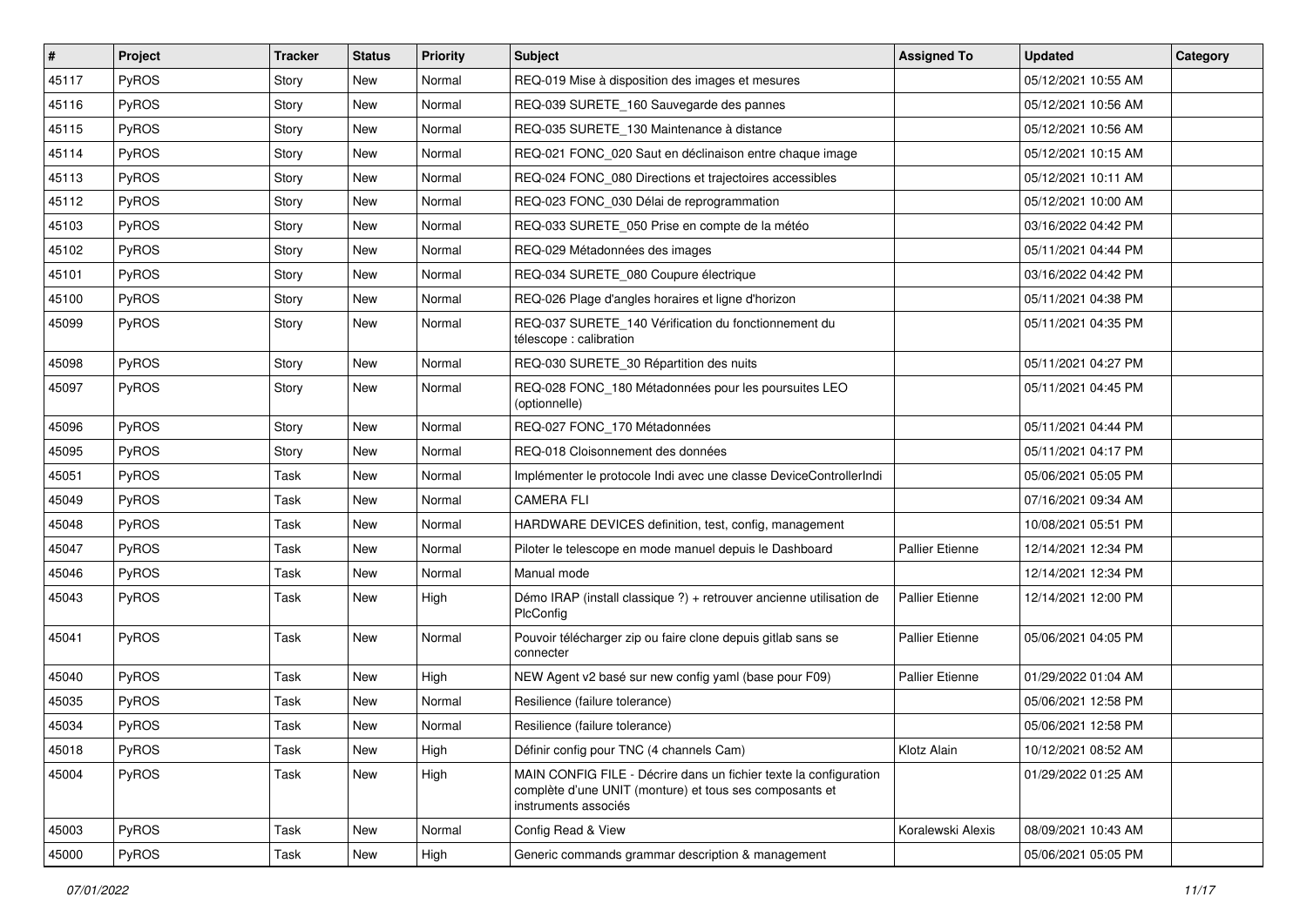| #     | <b>Project</b> | <b>Tracker</b> | <b>Status</b> | <b>Priority</b> | <b>Subject</b>                                                                                                       | <b>Assigned To</b> | <b>Updated</b>      | Category |
|-------|----------------|----------------|---------------|-----------------|----------------------------------------------------------------------------------------------------------------------|--------------------|---------------------|----------|
| 44999 | <b>PyROS</b>   | Task           | New           | Normal          | Execution                                                                                                            |                    | 12/14/2021 12:35 PM |          |
| 44998 | PyROS          | Task           | New           | Normal          | Monitoring: Check & log continuously instrument (or telescope)<br>status                                             |                    | 12/14/2021 12:33 PM |          |
| 44997 | PyROS          | Task           | New           | Normal          | Start & Stop                                                                                                         |                    | 12/14/2021 12:33 PM |          |
| 44995 | PyROS          | Task           | New           | Normal          | (F09) TESTS to validate this feature                                                                                 |                    | 10/08/2021 05:45 PM |          |
| 44994 | PyROS          | Task           | New           | Normal          | (F09) AUTHORIZATIONS for this feature (who can do what) : doc &<br>implem.                                           |                    | 12/14/2021 12:15 PM |          |
| 44993 | PyROS          | Task           | New           | Normal          | (F09) ENTITIES definition & implementation                                                                           |                    | 12/14/2021 12:33 PM |          |
| 44992 | PyROS          | Task           | New           | Normal          | Switch modes between Automatic and Manual mode                                                                       |                    | 05/04/2021 12:31 PM |          |
| 44991 | PyROS          | Task           | <b>New</b>    | Normal          | Execution                                                                                                            |                    | 05/04/2021 12:30 PM |          |
| 44990 | PyROS          | Task           | New           | Normal          | Monitoring: Check & log continuously Telescope and instruments<br>status, and make a general synthesis               |                    | 05/04/2021 12:30 PM |          |
| 44989 | PyROS          | Task           | New           | Normal          | Start & Stop                                                                                                         |                    | 05/04/2021 12:29 PM |          |
| 44988 | PyROS          | Task           | New           | Normal          | TESTS to validate this feature                                                                                       |                    | 05/04/2021 12:26 PM |          |
| 44987 | <b>PyROS</b>   | Task           | New           | Normal          | (F08) AUTHORIZATIONS for this feature (who can do what) :<br>documentation & implementation                          |                    | 06/08/2021 08:20 AM |          |
| 44986 | PyROS          | Task           | New           | Normal          | ENTITIES (& properties) to be defined                                                                                |                    | 05/04/2021 12:25 PM |          |
| 44973 | PyROS          | Task           | New           | Normal          | (F07) Scheduling Sequences according to priorities, quotas,<br>observing conditions, Seq parameters, Seq constraints |                    | 05/06/2021 02:59 PM |          |
| 44972 | PyROS          | Task           | New           | Normal          | Planning triggers - each time the context is changed                                                                 |                    | 05/03/2021 12:06 PM |          |
| 44971 | PyROS          | Task           | <b>New</b>    | Normal          | Get the list of sequences to be planned                                                                              |                    | 05/03/2021 11:43 AM |          |
| 44970 | PyROS          | Task           | New           | Normal          | TESTS to validate this feature                                                                                       |                    | 05/03/2021 11:41 AM |          |
| 44969 | <b>PyROS</b>   | Task           | New           | Normal          | (F07) AUTHORIZATIONS for this feature (who can do what) :<br>documentation & implementation                          |                    | 06/08/2021 08:21 AM |          |
| 44968 | <b>PyROS</b>   | Task           | New           | Normal          | ENTITIES (& properties) to be defined                                                                                |                    | 05/03/2021 11:38 AM |          |
| 44945 | PyROS          | Task           | <b>New</b>    | Normal          | (READ 1) Sequence detailed view                                                                                      |                    | 02/03/2022 09:45 AM |          |
| 44939 | PyROS          | Task           | New           | Normal          | SUBMIT a Seq to planning (status => "submitted")                                                                     | Koralewski Alexis  | 02/03/2022 10:23 AM |          |
| 44932 | PyROS          | Task           | New           | Normal          | CREATE a Sequence (must be attached to a valid SP)                                                                   |                    | 02/23/2022 12:02 PM |          |
| 44930 | PyROS          | Task           | New           | Normal          | (F05) TESTS & REQUIREMENTS to validate this feature                                                                  | Koralewski Alexis  | 02/22/2022 03:01 PM |          |
| 44928 | PyROS          | Task           | New           | Normal          | (F05) ENTITIES definition (doc spec) & implementation (DB)                                                           | Koralewski Alexis  | 02/03/2022 10:13 AM |          |
| 44924 | PyROS          | Task           | New           | Normal          | (F04) ENTITIES - definition & implementation                                                                         |                    | 12/15/2021 07:36 AM |          |
| 44923 | PyROS          | Task           | New           | Normal          | (F04) TESTS to validate this feature                                                                                 |                    | 12/15/2021 07:36 AM |          |
| 44922 | PyROS          | Task           | New           | Normal          | (F04) AUTHORIZATIONS for this feature (who can do what) :<br>documentation & implementation                          |                    | 12/15/2021 07:37 AM |          |
| 44921 | PyROS          | Task           | New           | Normal          | Démarrage de la production des fichiers de calibration (fin de nuit)                                                 |                    | 04/30/2021 12:43 PM |          |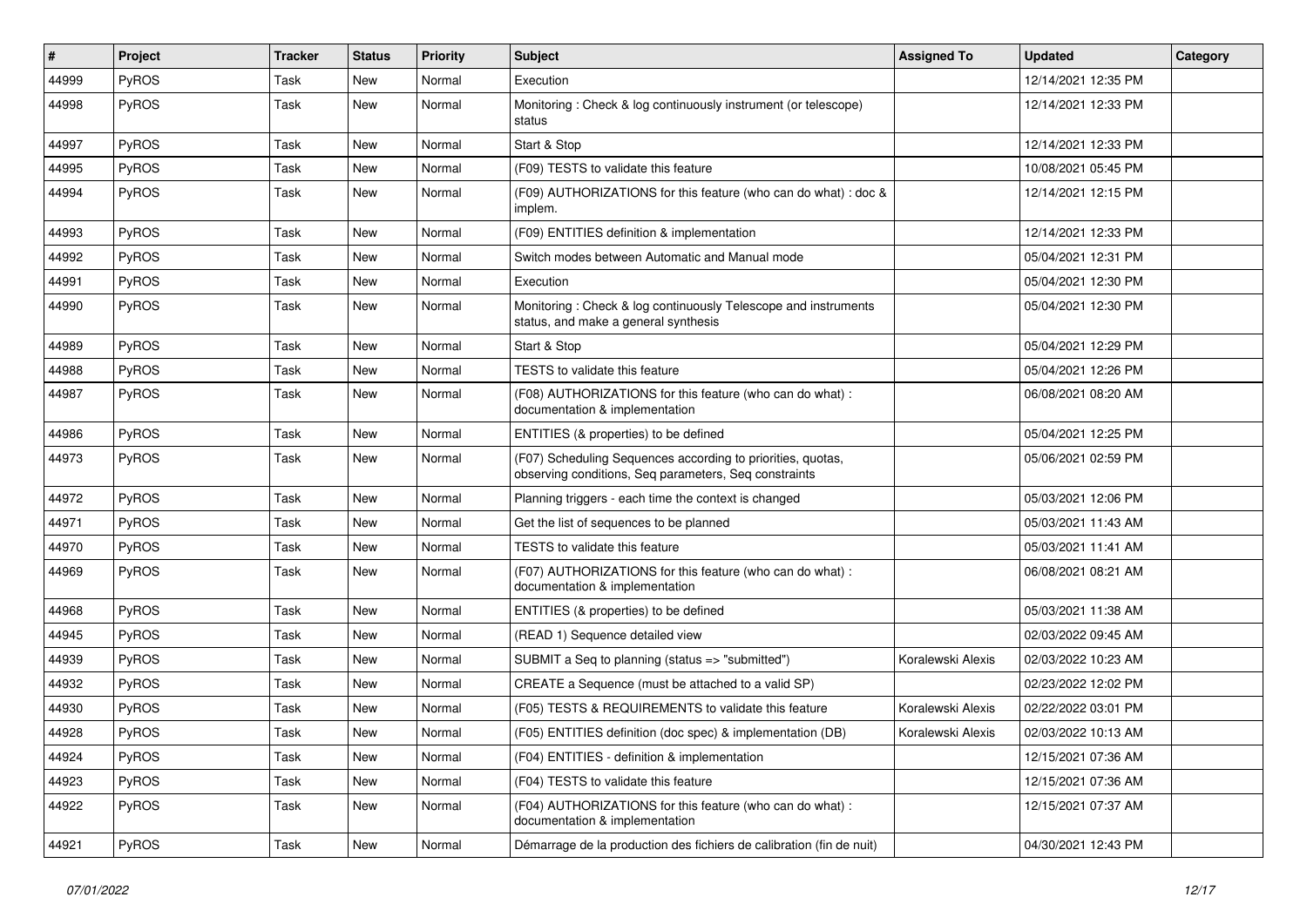| $\vert$ # | Project      | <b>Tracker</b> | <b>Status</b> | Priority | <b>Subject</b>                                                                                                                             | <b>Assigned To</b> | <b>Updated</b>      | Category |
|-----------|--------------|----------------|---------------|----------|--------------------------------------------------------------------------------------------------------------------------------------------|--------------------|---------------------|----------|
| 44920     | <b>PyROS</b> | Task           | New           | Normal   | Démarrage ou fin des observations (début/fin de nuit)                                                                                      |                    | 06/29/2022 07:38 AM |          |
| 44919     | PyROS        | Task           | New           | Normal   | Sauvegarder (logger) les différents changements d'état                                                                                     |                    | 06/28/2022 09:58 PM |          |
| 44918     | <b>PyROS</b> | Task           | New           | Normal   | Optimiser : Agir sur le système en fonction des conditions<br>d'observation pour n'observer que quand la qualité du ciel est<br>suffisante |                    | 06/28/2022 09:58 PM |          |
| 44917     | <b>PyROS</b> | Task           | <b>New</b>    | Normal   | Sécuriser : Agir sur le système en fonction de l'environnement<br>(externe/interne) pour la sécurité de l'Observatoire et des personnes    |                    | 06/29/2022 07:39 AM |          |
| 44916     | PyROS        | Task           | <b>New</b>    | Normal   | Rythmer : Agir sur le système pour lui donner un rythme en fonction<br>du temps (nuit/jour)                                                |                    | 06/29/2022 07:38 AM |          |
| 44915     | PyROS        | Task           | <b>New</b>    | Normal   | Changer le mode du système : passer en mode manuel<br>(maintenance) ou automatique                                                         |                    | 06/28/2022 09:57 PM |          |
| 44914     | <b>PyROS</b> | Task           | New           | Normal   | (re-)Démarrer, mettre en Pause, ou Stopper tout ou partie du<br>système                                                                    |                    | 06/28/2022 09:56 PM |          |
| 44907     | <b>PyROS</b> | Task           | <b>New</b>    | Normal   | Show Weather & Observatory monitored data (in a convenient way)                                                                            |                    | 05/05/2022 09:53 AM |          |
| 44906     | <b>PyROS</b> | Task           | New           | Normal   | Compute and save Observing conditions                                                                                                      |                    | 12/15/2021 07:35 AM |          |
| 44904     | PyROS        | Task           | New           | Normal   | Compute, save, and provide higher level (useful) parameters and<br>synthesis from multiple detectors                                       |                    | 12/15/2021 07:34 AM |          |
| 44903     | <b>PyROS</b> | Task           | New           | Normal   | Save raw data                                                                                                                              |                    | 12/15/2021 07:34 AM |          |
| 44902     | PyROS        | Task           | <b>New</b>    | Normal   | Fix raw data                                                                                                                               |                    | 12/15/2021 07:33 AM |          |
| 44901     | PyROS        | Task           | <b>New</b>    | Normal   | Get PLC mode changes (off/manu/auto) and alarms (intrusion,<br>e stop), and save them                                                      |                    | 12/15/2021 07:33 AM |          |
| 44900     | PyROS        | Task           | <b>New</b>    | Normal   | Read (from PLC and sensors) INSIDE environmental data (doors,<br>lights) for human safety                                                  |                    | 12/15/2021 07:33 AM |          |
| 44899     | <b>PyROS</b> | Task           | <b>New</b>    | Normal   | Read (from PLC and sensors) OUTSIDE environmental data<br>(weather) for instruments security                                               |                    | 12/14/2021 04:54 PM |          |
| 44898     | PyROS        | Task           | <b>New</b>    | Normal   | (F03) ENTITIES (& properties) to be defined                                                                                                |                    | 12/15/2021 07:32 AM |          |
| 44897     | <b>PyROS</b> | Task           | New           | Normal   | On peut voir la fiche détaillée d'un SP                                                                                                    |                    | 06/16/2021 11:29 AM |          |
| 44896     | <b>PyROS</b> | Task           | New           | Normal   | On peut consulter la liste des SP                                                                                                          |                    | 06/18/2021 03:17 PM |          |
| 44894     | PyROS        | Task           | <b>New</b>    | Normal   | Un Observer peut créer un nouveau Proposal (SP) pour une<br>Période spécifique future                                                      |                    | 06/16/2021 11:28 AM |          |
| 44892     | PyROS        | Task           | New           | Normal   | SPs view (list & 1)                                                                                                                        |                    | 03/29/2022 09:17 AM |          |
| 44891     | PyROS        | Task           | New           | Normal   | Create/Update                                                                                                                              |                    | 09/14/2021 11:48 AM |          |
| 44890     | <b>PyROS</b> | Task           | New           | Normal   | <b>SP CRUD</b>                                                                                                                             |                    | 03/29/2022 09:17 AM |          |
| 44886     | PyROS        | Task           | New           | Normal   | (F01) ENTITIES - definition & implementation                                                                                               |                    | 10/12/2021 07:50 AM |          |
| 44881     | PyROS        | Task           | New           | Normal   | (F02) ENTITIES - definition & implementation                                                                                               | Koralewski Alexis  | 10/11/2021 10:34 AM |          |
| 44880     | <b>PyROS</b> | Task           | New           | Normal   | (F03) TESTS to validate this feature                                                                                                       |                    | 12/15/2021 07:32 AM |          |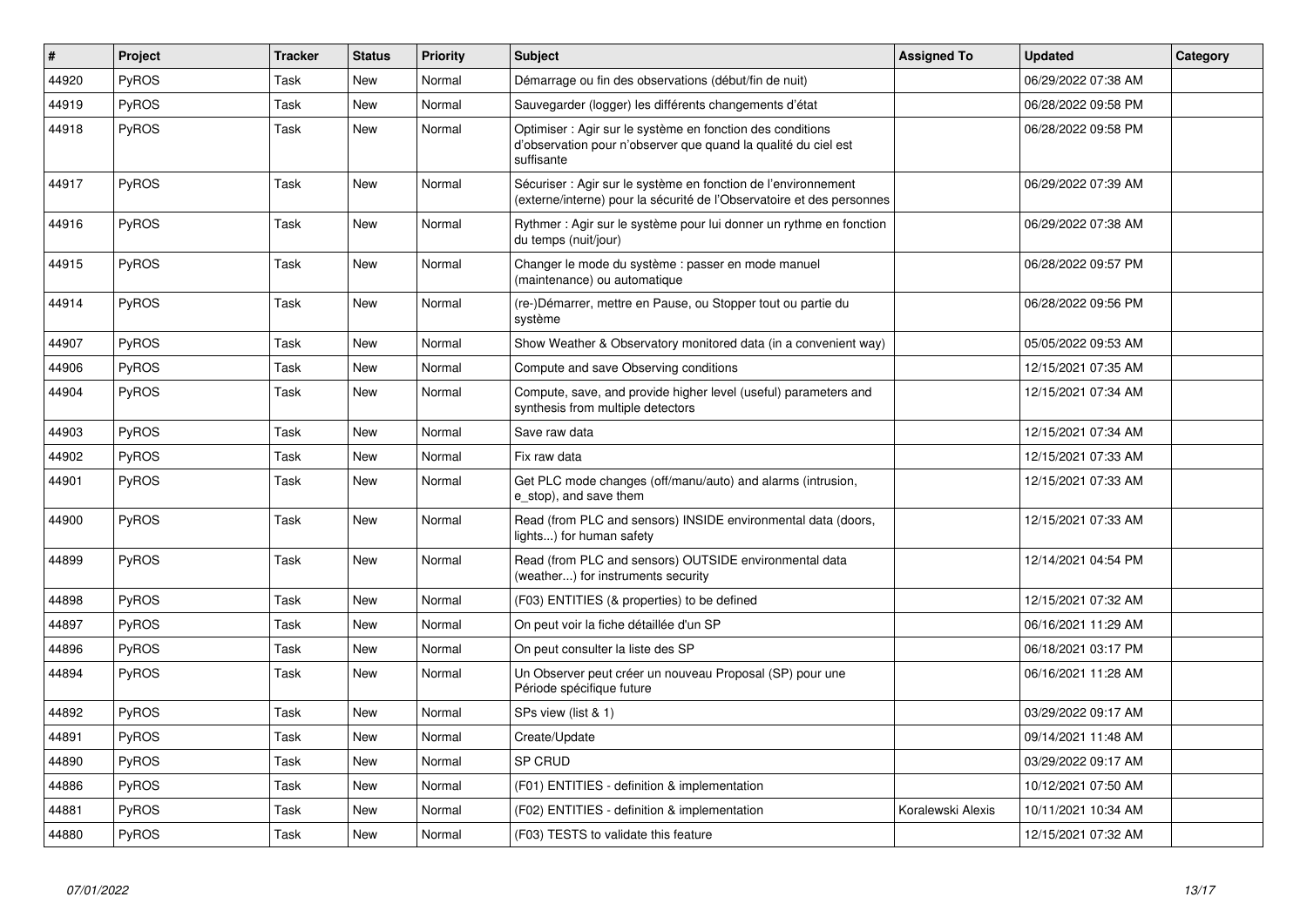| #     | Project       | <b>Tracker</b> | <b>Status</b> | <b>Priority</b> | <b>Subject</b>                                                                                                                                  | <b>Assigned To</b>     | <b>Updated</b>      | Category |
|-------|---------------|----------------|---------------|-----------------|-------------------------------------------------------------------------------------------------------------------------------------------------|------------------------|---------------------|----------|
| 44879 | PyROS         | Task           | New           | Normal          | (F03) AUTHORIZATIONS for this feature (who can do what) :<br>documentation & implementation                                                     |                        | 12/15/2021 07:32 AM |          |
| 44878 | PyROS         | Task           | <b>New</b>    | Normal          | (F02) TESTS to validate this feature                                                                                                            |                        | 11/03/2021 09:16 AM |          |
| 44867 | PyROS         | Task           | New           | High            | Mettre les TASKS dans la version v0.1 prévue pour juin, dans<br>doc-specs et dans redmine (puis planifier aussi les autres versions<br>futures) | <b>Pallier Etienne</b> | 05/06/2021 06:19 PM |          |
| 44847 | PyROS         | Task           | <b>New</b>    | Normal          | (F01) TESTS (users) validant cette feature                                                                                                      | Koralewski Alexis      | 08/13/2021 01:55 PM |          |
| 44843 | PyROS         | Task           | New           | Normal          | ROLES : Un utilisateur peut avoir plusieurs roles                                                                                               |                        | 06/18/2021 03:15 PM |          |
| 44842 | PyROS         | Task           | <b>New</b>    | Normal          | <b>USER</b>                                                                                                                                     |                        | 10/12/2021 07:50 AM |          |
| 44835 | PyROS         | Task           | <b>New</b>    | Normal          | (F01) CRUD (utilisateur)                                                                                                                        |                        | 03/29/2022 09:14 AM |          |
| 44833 | PyROS         | Task           | <b>New</b>    | Normal          | Registration : un nouvel utilisateur doit pouvoir s'enregistrer<br>directement sur le site web (soumis à validation)                            | Koralewski Alexis      | 08/31/2021 02:16 PM |          |
| 44817 | PyROS         | Story          | <b>New</b>    | Normal          | REQ-202 Deux types de connexion utilisateurs (LDAP ou sans)                                                                                     |                        | 05/11/2021 03:43 PM |          |
| 44816 | PyROS         | Story          | New           | Normal          | REQ-201 Définir une esthétique Tarot                                                                                                            |                        | 05/12/2021 11:53 AM |          |
| 44815 | PyROS         | Story          | <b>New</b>    | Normal          | REQ-015 Ajustement dynamique des quotas utilisateurs                                                                                            |                        | 05/11/2021 04:11 PM |          |
| 44814 | PyROS         | Story          | New           | Normal          | REQ-101 Logs                                                                                                                                    |                        | 03/16/2022 04:38 PM |          |
| 44813 | PyROS         | Story          | New           | Normal          | REQ-123 Architecture extensible et Extensions privatisables                                                                                     |                        | 05/12/2021 12:21 PM |          |
| 44812 | PyROS         | Story          | <b>New</b>    | Normal          | *** REQ-200 FOR TAROT NETWORK INTEGRATION                                                                                                       |                        | 06/14/2021 01:13 PM |          |
| 44811 | PyROS         | Story          | <b>New</b>    | Normal          | *** REQ-100 FROM CCTP TAROT-NC & MEETINGS                                                                                                       |                        | 03/16/2022 04:38 PM |          |
| 44732 | Atrium - IPNO | Story          | New           | Normal          | Fermeture du projet ?                                                                                                                           | Poux Veronique         | 04/21/2021 07:56 AM |          |
| 44721 | PyROS         | Feature        | New           | Normal          | *** GF4 - QUAL - Quality & Tests - High level tests (integration &<br>functional), plan tests, validation des exigences (qualif)                |                        | 03/16/2022 04:55 PM |          |
| 44719 | PyROS         | Story          | <b>New</b>    | Normal          | REQ-010 Ordonnancement des requêtes                                                                                                             |                        | 07/01/2021 08:30 AM |          |
| 44718 | <b>PyROS</b>  | Story          | New           | Normal          | **** REQ-025 AJOUT TNC                                                                                                                          |                        | 06/14/2021 01:19 PM |          |
| 44717 | PyROS         | Story          | New           | Normal          | **** REQ-022 TAROT NC                                                                                                                           |                        | 06/14/2021 01:19 PM |          |
| 44716 | PyROS         | Story          | <b>New</b>    | Normal          | **** REQ-071 AJOUT OSMOSE                                                                                                                       |                        | 06/14/2021 01:19 PM |          |
| 44715 | PyROS         | Story          | New           | Normal          | **** REQ-065 AJOUT UPGRADE                                                                                                                      |                        | 06/14/2021 01:19 PM |          |
| 44713 | PyROS         | Story          | New           | Normal          | **** REQ-020 CCTP                                                                                                                               |                        | 07/01/2021 08:30 AM |          |
| 44661 | PyROS         | Feature        | New           | Normal          | *** SF13 - IAF - Images Fetching (quicklook & download)                                                                                         |                        | 03/15/2022 04:49 PM |          |
| 44659 | PyROS         | Feature        | New           | Normal          | *** GF3 - INFRA - Hardware, Operating System, Network, Security<br>& Safety                                                                     |                        | 03/16/2022 04:51 PM |          |
| 44658 | PyROS         | Feature        | New           | High            | *** SF15 - SST - START&STOP - System Startup (launch),<br>monitoring, and Shutdown                                                              |                        | 06/28/2022 10:06 PM |          |
| 44584 | PyROS         | Feature        | New           | Normal          | *** SF10 - CAL - Calibration (Dark/Bias/Flat)                                                                                                   |                        | 03/15/2022 04:48 PM |          |
| 44514 | PyROS         | Feature        | New           | Normal          | *** SF11 - IPC - Images Processing (Grenouille)                                                                                                 | Klotz Alain            | 03/15/2022 04:44 PM |          |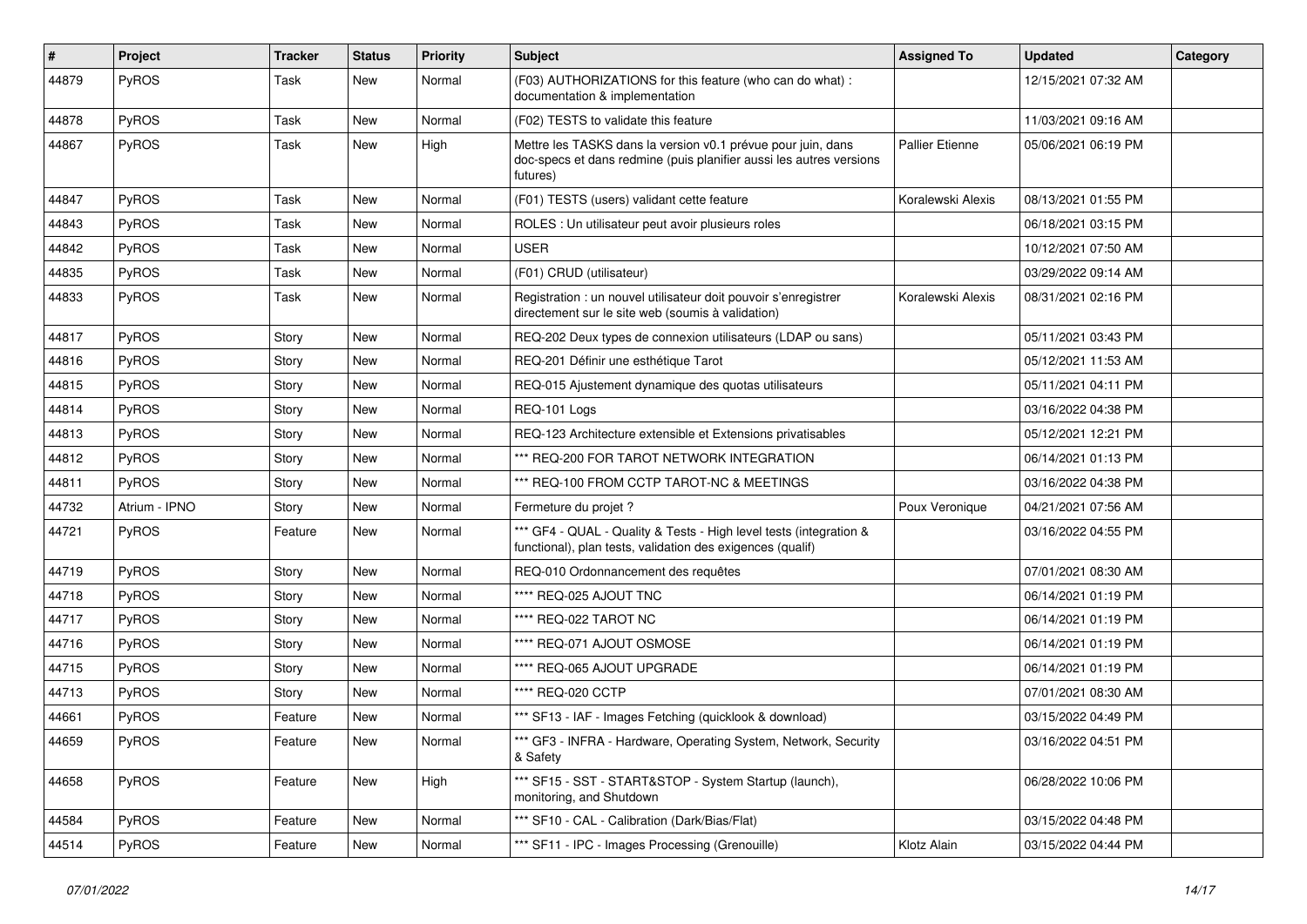| $\vert$ # | Project      | <b>Tracker</b> | <b>Status</b> | <b>Priority</b> | <b>Subject</b>                                                                                                                        | <b>Assigned To</b>     | <b>Updated</b>      | Category  |
|-----------|--------------|----------------|---------------|-----------------|---------------------------------------------------------------------------------------------------------------------------------------|------------------------|---------------------|-----------|
| 44393     | PyROS        | Task           | New           | Normal          | Back Office (Administration) - Site django admin                                                                                      | Koralewski Alexis      | 02/02/2022 12:07 PM |           |
| 44389     | PyROS        | Task           | New           | High            | (GF1) PROJECT MANAGEMENT (REDMINE FORGE) : Features,<br>tasks, gantt, kanban                                                          |                        | 03/04/2022 11:56 AM |           |
| 44388     | PyROS        | Task           | New           | High            | (GF2) SOURCE CODE MANAGEMENT (GITLAB)                                                                                                 |                        | 02/02/2022 12:28 PM | Evolution |
| 44366     | PyROS        | Task           | <b>New</b>    | Normal          | Licence (GPL)                                                                                                                         | <b>Pallier Etienne</b> | 04/29/2021 10:50 AM |           |
| 44362     | <b>PyROS</b> | Task           | <b>New</b>    | High            | Lier commits à tasks (commit auto close tasks)                                                                                        | <b>Pallier Etienne</b> | 03/29/2021 03:49 PM |           |
| 44356     | PyROS        | Task           | New           | Normal          | tester la nouvelle grammaire INDI sur un telescope                                                                                    |                        | 03/25/2021 05:38 PM | Evolution |
| 44355     | PyROS        | Task           | New           | Normal          | Construire une nouvelle grammaire générique de commandes,<br>basée sur INDI (pyros doit parler INDI par défaut)                       |                        | 03/25/2021 05:37 PM |           |
| 44329     | PyROS        | Task           | New           | High            | Migration gitlab sur IN2P3                                                                                                            |                        | 12/14/2021 12:08 PM |           |
| 44172     | PyROS        | Feature        | New           | High            | *** SF14 - OCF - Observatory Unit & Site Configuration                                                                                |                        | 01/29/2022 01:24 AM |           |
| 44168     | PyROS        | Task           | New           | High            | (GF2) INSTALL & DEPLOY                                                                                                                |                        | 03/16/2022 07:27 AM |           |
| 44166     | PyROS        | Task           | New           | High            | (GF1) DOCUMENTATION                                                                                                                   |                        | 03/04/2022 11:57 AM |           |
| 44165     | PyROS        | Feature        | New           | Normal          | *** SF16 - DSH - General monitoring : Dashboard (website)                                                                             |                        | 06/29/2022 07:24 AM |           |
| 44164     | <b>PyROS</b> | Feature        | New           | Normal          | *** SF12 - IAN - Images Analysis (Triton)                                                                                             |                        | 03/15/2022 04:48 PM |           |
| 44163     | PyROS        | Feature        | New           | Normal          | *** SF09 - CMC - Command Control - Telescope & Instruments<br>Control & Monitoring (DeviceController, AgentDevice)                    |                        | 03/16/2022 07:28 AM |           |
| 44162     | PyROS        | Feature        | New           | High            | *** SF08 - EXE (SOX) - Observation Sequence (SO) eXecution                                                                            |                        | 03/15/2022 04:46 PM |           |
| 44161     | PyROS        | Feature        | New           | High            | *** SF04 - SPV - System Coordination & Supervision : Majordome<br>(Conducting) (head)                                                 |                        | 06/29/2022 07:39 AM |           |
| 44160     | PyROS        | Feature        | <b>New</b>    | Normal          | *** SF07 - PLN - Observation Sequences Planning & Scheduling                                                                          |                        | 03/15/2022 04:46 PM |           |
| 44159     | PyROS        | Feature        | New           | Normal          | *** SF03 - ENV - Environment Monitoring (int/ext, observatory &<br>weather)                                                           |                        | 05/05/2022 09:54 AM |           |
| 44158     | PyROS        | Feature        | New           | Normal          | *** SF06 - ALR - Alerts Management                                                                                                    |                        | 03/15/2022 04:46 PM |           |
| 44153     | PyROS        | Feature        | New           | Normal          | *** SF05 - SEQ - Observation Sequences Management                                                                                     | Koralewski Alexis      | 02/23/2022 10:45 AM |           |
| 44151     | PyROS        | Feature        | New           | High            | *** GF1 - PROJ - Project management, documentation, formation<br>des utilisateurs, interfaces, plan de justification de la définition |                        | 01/31/2022 11:32 AM |           |
| 44148     | PyROS        | Feature        | New           | High            | *** GF2 - INST - Config, Install, udpate, deploy (IRAP, CNES,<br>TAROT)                                                               |                        | 03/16/2022 07:27 AM |           |
| 41294     | Lavoisier    | Feature        | New           | High            | add support for attribute @null in namespace<br>http://software.in2p3.fr/lavoisier/tables.xsd                                         | Reynaud Sylvain        | 09/25/2020 03:38 PM | Engine    |
| 37910     | Lavoisier    | Feature        | New           | High            | do not log AdaptorException when they are already sent to the user                                                                    |                        | 07/25/2019 09:41 AM |           |
| 37461     | Lavoisier    | Feature        | New           | Normal          | add support for jdk 11                                                                                                                |                        | 04/25/2019 01:53 PM |           |
| 37409     | TReqS        | Feature        | New           | Normal          | Statistiques sur les queues dans les logs                                                                                             |                        | 04/11/2019 01:40 PM |           |
| 36236     | IN2P3-Forge  | Support        | New           | High            | Synchronisation demandée pour un serveur Mercurial                                                                                    |                        | 04/13/2021 09:07 AM |           |
| 35994     | IN2P3-Forge  | Support        | New           | Normal          | Synchronisation demandée pour un serveur Mercurial                                                                                    |                        | 01/11/2019 03:10 PM |           |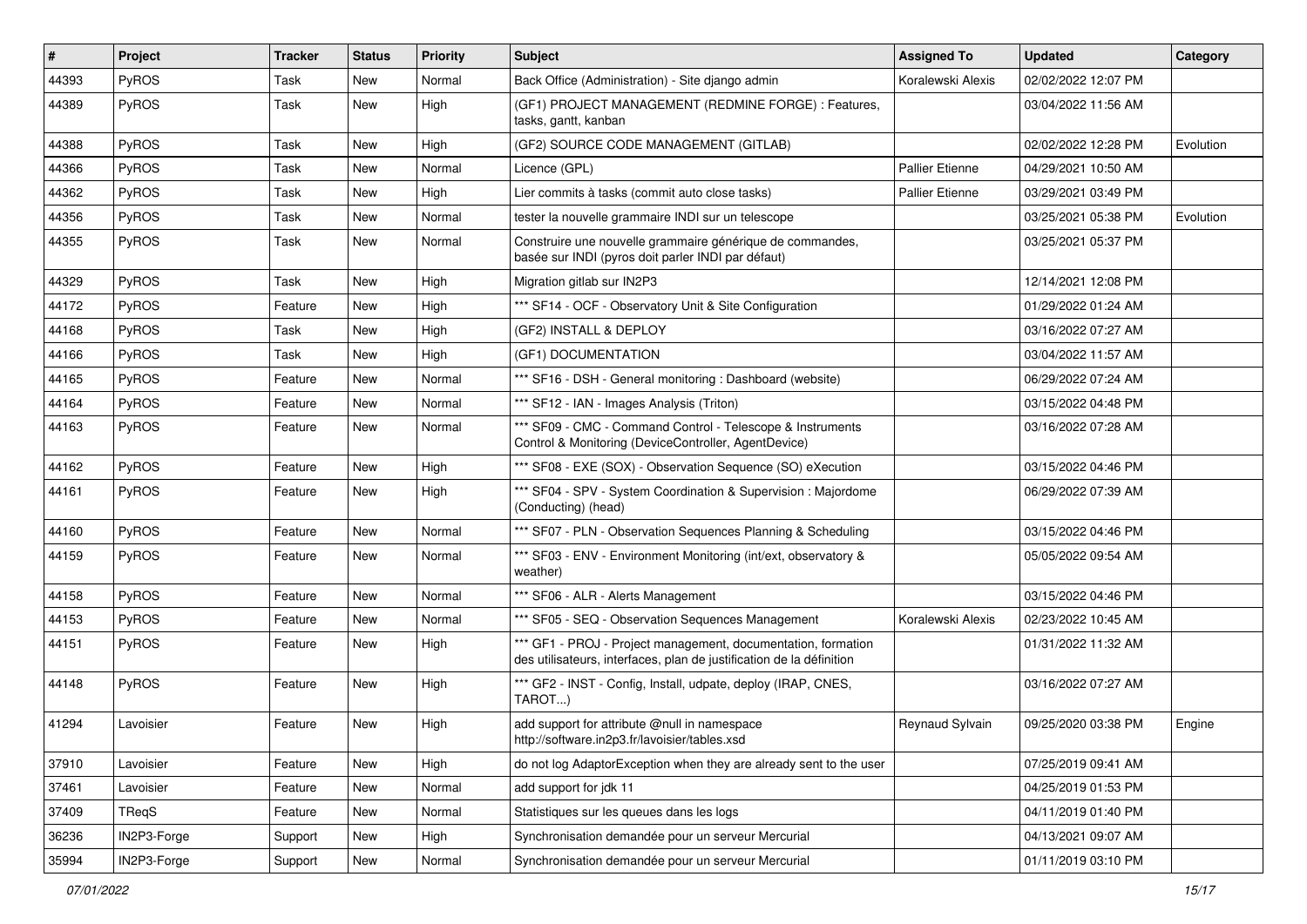| $\sharp$ | Project                 | <b>Tracker</b> | <b>Status</b> | <b>Priority</b> | <b>Subject</b>                                                                                                            | <b>Assigned To</b>     | <b>Updated</b>      | Category                      |
|----------|-------------------------|----------------|---------------|-----------------|---------------------------------------------------------------------------------------------------------------------------|------------------------|---------------------|-------------------------------|
| 35692    | Lavoisier               | Bug            | <b>New</b>    | Normal          | namespace not removed for a given use-case                                                                                |                        | 11/27/2018 05:35 PM |                               |
| 35045    | operations-portal-users | Feature        | <b>New</b>    | Normal          | Tasks for the release                                                                                                     |                        | 09/20/2018 10:48 AM | Others                        |
| 35044    | operations-portal-users | Feature        | <b>New</b>    | Normal          | New ROD dashboard                                                                                                         |                        | 09/20/2018 10:42 AM | Dashboard                     |
| 34801    | _avoisier               | Feature        | <b>New</b>    | Normal          | add support for attribute @if in element view/variable                                                                    |                        | 07/31/2018 12:57 PM |                               |
| 33857    | Lavoisier               | Bug            | <b>New</b>    | Normal          | post-processors namespace mapping must be defined in view                                                                 |                        | 06/18/2018 01:29 PM | Engine                        |
| 33350    | _avoisier               | Feature        | <b>New</b>    | Low             | add a XPath function multireplace()                                                                                       |                        | 05/31/2018 03:49 PM | Engine                        |
| 32928    | Lavoisier               | Feature        | New           | Normal          | support enumeration in route properties                                                                                   |                        | 05/18/2018 02:23 PM | Service                       |
| 31881    | Narval Standalone       | Feature        | <b>New</b>    | Normal          | Logs de l'instance                                                                                                        | Théo Le Guen           | 04/24/2018 03:59 PM |                               |
| 30741    | Lavoisier               | Feature        | <b>New</b>    | Low             | add research button on web site                                                                                           |                        | 04/04/2018 10:53 AM | Doc                           |
| 30735    | Lavoisier               | Feature        | <b>New</b>    | Low             | write documentation about the admin web console                                                                           |                        | 04/04/2018 10:52 AM | Doc                           |
| 29154    | Lavoisier               | Bug            | <b>New</b>    | Normal          | wrong context when mixing <element-create-as-parent> and<br/><element-create></element-create></element-create-as-parent> | Reynaud Sylvain        | 03/06/2018 11:09 AM | <b>XML Template</b><br>Engine |
| 27576    | Lavoisier               | Feature        | <b>New</b>    | Normal          | add a parameter "priority" on WhenCreatedTrigger                                                                          |                        | 02/02/2018 03:18 PM | Engine                        |
| 27570    | Lavoisier               | Feature        | <b>New</b>    | Normal          | NotifiedTrigger should bypass attribute @ignore-during                                                                    |                        | 02/02/2018 03:05 PM | Engine                        |
| 27459    | Lavoisier               | <b>Bug</b>     | <b>New</b>    | Normal          | namespace disappear when root node is renamed                                                                             | Reynaud Sylvain        | 01/31/2018 02:44 PM | <b>XML Template</b><br>Engine |
| 26907    | Lavoisier               | Feature        | <b>New</b>    | Normal          | implement XPath function format-number()                                                                                  |                        | 01/10/2018 03:18 PM | <b>XML Template</b><br>Engine |
| 26766    | Lavoisier               | Bug            | <b>New</b>    | Low             | prefix-namespace mapping is moved to the wrong node                                                                       | Reynaud Sylvain        | 01/03/2018 05:32 PM | <b>XML Template</b><br>Engine |
| 23257    | operations-portal-users | Bug            | <b>New</b>    | Normal          | Downtime notification admin page                                                                                          |                        | 10/25/2017 03:57 PM | Downtime<br>Notification      |
| 20738    | Lavoisier               | Bug            | <b>New</b>    | Low             | Stacktrace                                                                                                                |                        | 08/30/2017 10:39 AM | Stacktrace                    |
| 16628    | CC-IN2P3                | Support        | <b>New</b>    | Normal          | Sèche cheveux dans le vestiaire                                                                                           |                        | 01/12/2017 02:37 PM |                               |
| 16627    | CC-IN2P3                | Bug            | <b>New</b>    | Urgent          | prise cassée bureau 311 b                                                                                                 |                        | 01/12/2017 02:27 PM |                               |
| 13262    | C <sub>3F2</sub>        | Bug            | <b>New</b>    | Normal          | improve management of Lomon parameters to explain non<br>convergence                                                      |                        | 05/02/2016 10:04 AM |                               |
| 13226    | <b>CLASS</b>            | <b>Bug</b>     | <b>New</b>    | Normal          | Typo in prompt                                                                                                            | <b>LENIAU Baptiste</b> | 04/28/2016 01:44 AM |                               |
| 12993    | <b>ENX</b>              | <b>Bug</b>     | <b>New</b>    | Normal          | init.enx                                                                                                                  | Dosme Nicolas          | 03/30/2016 02:37 PM | <b>ENX Core</b>               |
| 12978    | <b>PEM</b>              | i Bug          | <b>New</b>    | Low             | pem-sync pull                                                                                                             |                        | 03/24/2016 05:11 PM |                               |
| 12976    | PEM                     | Feature        | New           | Low             | pem-sync co_pem                                                                                                           |                        | 03/24/2016 05:00 PM |                               |
| 12975    | PEM                     | Feature        | New           | Normal          | pem-sync co_pem                                                                                                           |                        | 03/24/2016 04:54 PM |                               |
| 12974    | PEM                     | Feature        | New           | Normal          | pem-sync cp_pem                                                                                                           |                        | 03/24/2016 04:52 PM |                               |
| 12963    | PEM                     | <b>Bug</b>     | New           | Normal          | add tool crash                                                                                                            |                        | 03/24/2016 09:10 AM |                               |
| 12962    | <b>PEM</b>              | Bug            | New           | Normal          | pem-sync list ???                                                                                                         |                        | 03/24/2016 09:05 AM |                               |